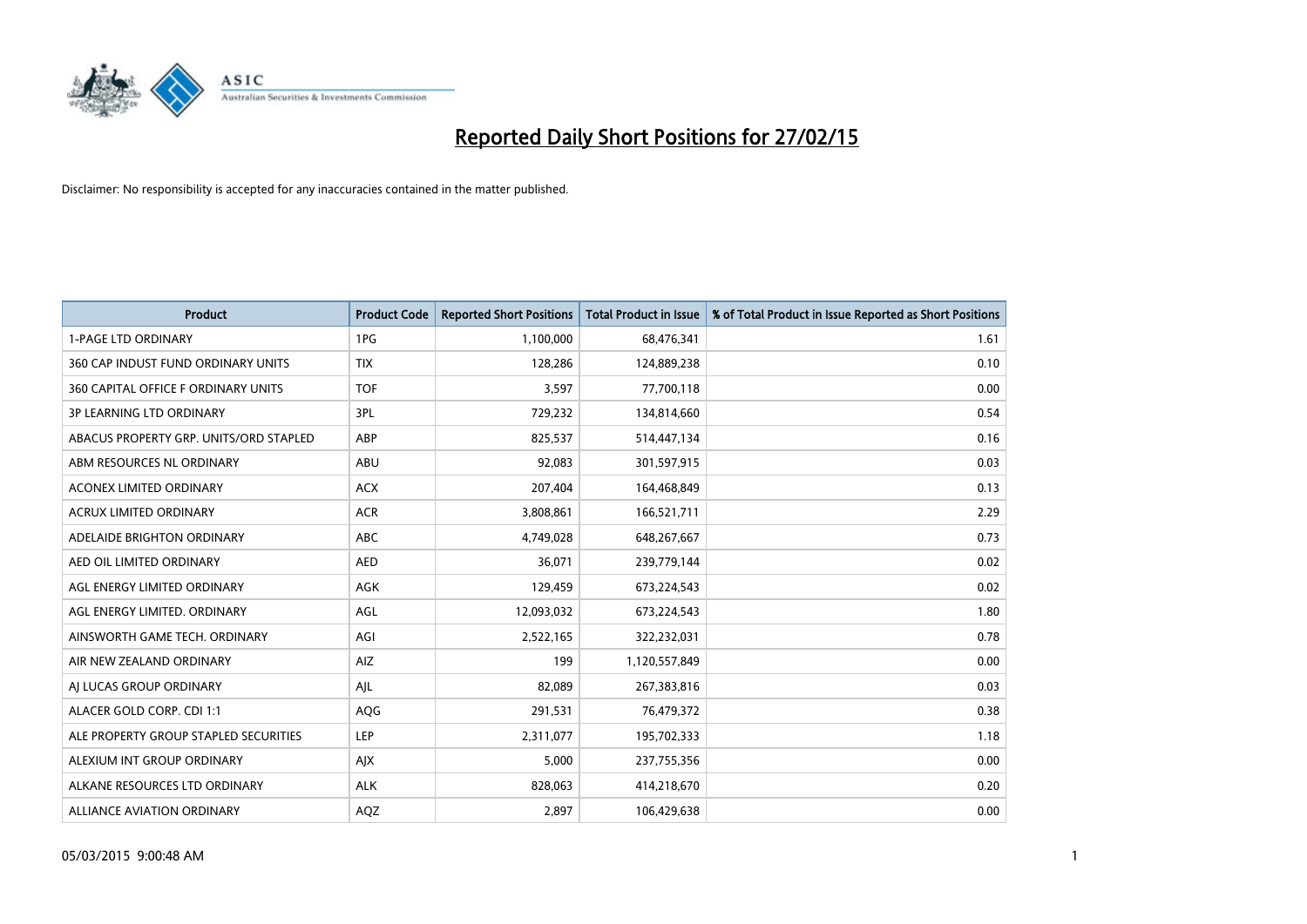

| <b>Product</b>                          | <b>Product Code</b> | <b>Reported Short Positions</b> | <b>Total Product in Issue</b> | % of Total Product in Issue Reported as Short Positions |
|-----------------------------------------|---------------------|---------------------------------|-------------------------------|---------------------------------------------------------|
| ALLIANCE RESOURCES ORDINARY             | AGS                 | 2                               | 373,214,219                   | 0.00                                                    |
| ALS LTD ORDINARY                        | <b>ALQ</b>          | 30,490,110                      | 407,246,306                   | 7.49                                                    |
| ALTIUM LIMITED ORDINARY                 | <b>ALU</b>          | 87,657                          | 129,272,762                   | 0.07                                                    |
| ALUMINA LIMITED ORDINARY                | <b>AWC</b>          | 8,690,148                       | 2,806,225,615                 | 0.31                                                    |
| AMALGAMATED HOLDINGS ORDINARY           | AHD                 | 286                             | 157,963,509                   | 0.00                                                    |
| AMCOM TELECOMM, ORDINARY                | AMM                 | 954,971                         | 266,399,148                   | 0.36                                                    |
| AMCOR LIMITED ORDINARY                  | AMC                 | 3,516,689                       | 1,206,684,923                 | 0.29                                                    |
| AMP LIMITED ORDINARY                    | AMP                 | 12,603,241                      | 2,957,737,964                 | 0.43                                                    |
| ANSELL LIMITED ORDINARY                 | <b>ANN</b>          | 4,037,489                       | 153,139,924                   | 2.64                                                    |
| ANTARES ENERGY LTD ORDINARY             | AZZ                 | 335,532                         | 241,580,932                   | 0.14                                                    |
| ANZ BANKING GRP LTD ORDINARY            | ANZ                 | 13,012,648                      | 2,765,980,222                 | 0.47                                                    |
| APA GROUP STAPLED SECURITIES            | <b>APA</b>          | 8,430,981                       | 1,114,307,369                 | 0.76                                                    |
| APN NEWS & MEDIA ORDINARY               | <b>APN</b>          | 3,045,503                       | 1,029,041,356                 | 0.30                                                    |
| AQUARIUS PLATINUM. ORDINARY             | <b>AOP</b>          | 2,822,335                       | 1,502,695,183                 | 0.19                                                    |
| ARAFURA RESOURCE LTD ORDINARY           | ARU                 | 129,000                         | 441,270,644                   | 0.03                                                    |
| ARB CORPORATION ORDINARY                | <b>ARP</b>          | 541,979                         | 79,156,214                    | 0.68                                                    |
| ARDENT LEISURE GROUP STAPLED SECURITIES | AAD                 | 2,061,856                       | 438,666,245                   | 0.47                                                    |
| ARENA REIT. STAPLED                     | <b>ARF</b>          | 112,243                         | 211,949,183                   | 0.05                                                    |
| ARISTOCRAT LEISURE ORDINARY             | ALL                 | 635,295                         | 633,822,253                   | 0.10                                                    |
| ARRIUM LTD ORDINARY                     | ARI                 | 168,912,232                     | 2,937,293,755                 | 5.75                                                    |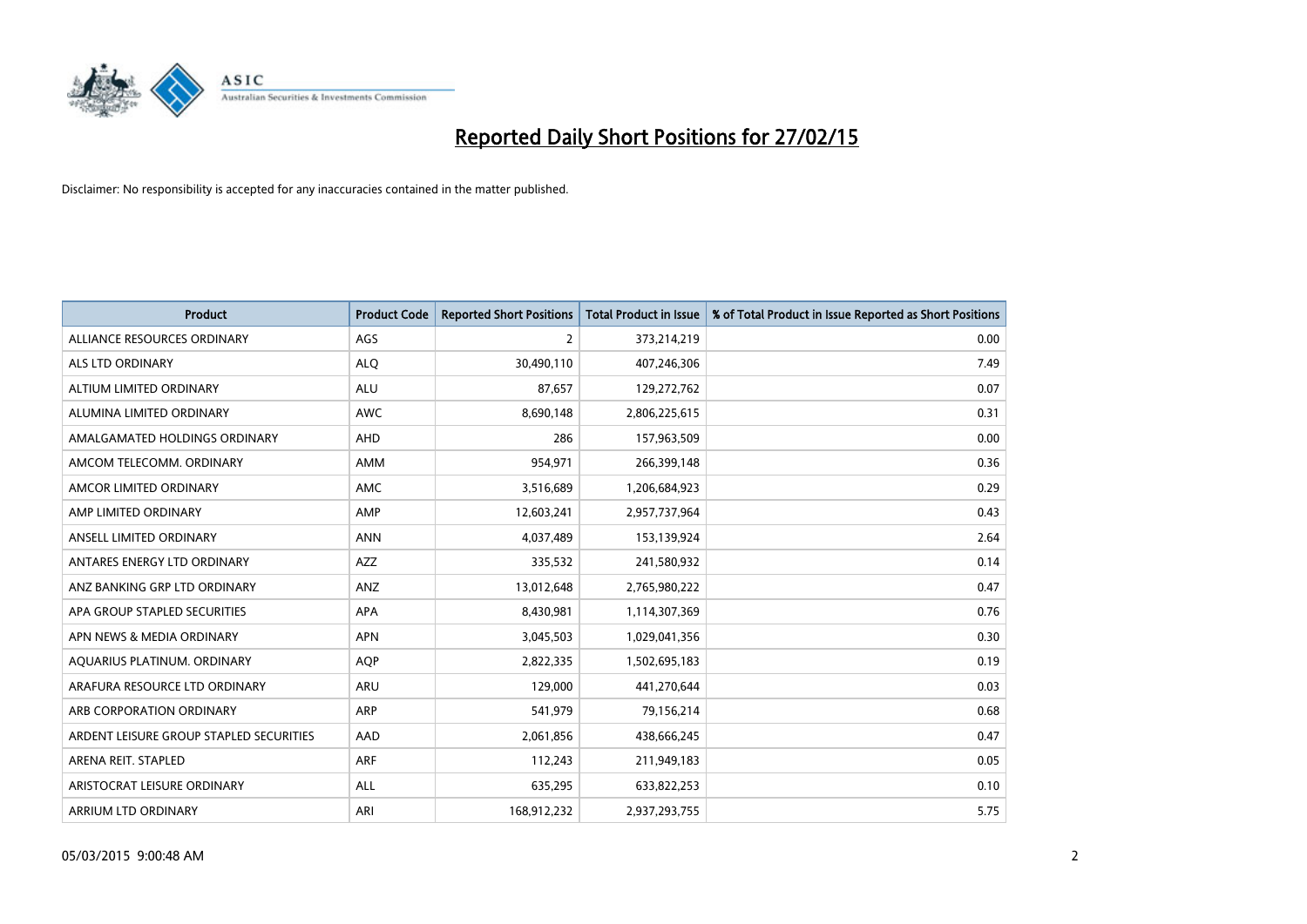

| <b>Product</b>                            | <b>Product Code</b> | <b>Reported Short Positions</b> | <b>Total Product in Issue</b> | % of Total Product in Issue Reported as Short Positions |
|-------------------------------------------|---------------------|---------------------------------|-------------------------------|---------------------------------------------------------|
| ASALEO CARE LIMITED ORDINARY              | AHY                 | 6,754,954                       | 603,469,434                   | 1.12                                                    |
| ASCIANO LIMITED ORDINARY                  | <b>AIO</b>          | 7,976,029                       | 975,385,664                   | 0.82                                                    |
| ASHLEY SERVICES GRP ORDINARY              | ASH                 | 786,106                         | 150,000,000                   | 0.52                                                    |
| ASPEN GROUP ORD/UNITS STAPLED             | <b>APZ</b>          | 41,124                          | 113,183,450                   | 0.04                                                    |
| ASPIRE MINING LTD ORDINARY                | <b>AKM</b>          | 1,000,001                       | 703,463,306                   | 0.14                                                    |
| ASTRO JAP PROP GROUP STAPLED US PROHIBIT. | AJA                 | 55,184                          | 66,449,934                    | 0.08                                                    |
| ASX LIMITED ORDINARY                      | ASX                 | 4,846,057                       | 193,595,162                   | 2.50                                                    |
| ATLAS IRON LIMITED ORDINARY               | <b>AGO</b>          | 90,146,219                      | 919,475,619                   | 9.80                                                    |
| AUCKLAND INTERNATION ORDINARY             | <b>AIA</b>          | 89.347                          | 1,190,484,097                 | 0.01                                                    |
| AURIZON HOLDINGS LTD ORDINARY             | AZJ                 | 4,815,808                       | 2,123,934,162                 | 0.23                                                    |
| AUSDRILL LIMITED ORDINARY                 | ASL                 | 20,073,338                      | 312,277,224                   | 6.43                                                    |
| AUSENCO LIMITED ORDINARY                  | AAX                 | 417,787                         | 168,449,799                   | 0.25                                                    |
| AUSNET SERVICES STAPLED SECURITIES        | <b>AST</b>          | 34,962,631                      | 3,466,913,009                 | 1.01                                                    |
| AUST CAREERS NETWORK ORDINARY             | <b>ACO</b>          | 500,000                         | 83,748,775                    | 0.60                                                    |
| AUST INDUSTRIAL REIT UNIT                 | ANI                 | 45,105                          | 96,288,031                    | 0.05                                                    |
| AUSTAL LIMITED ORDINARY                   | ASB                 | 84,279                          | 346,865,169                   | 0.02                                                    |
| AUSTBROKERS HOLDINGS ORDINARY             | <b>AUB</b>          | 130,043                         | 61,740,597                    | 0.21                                                    |
| AUSTEX OIL LIMITED ORDINARY               | <b>AOK</b>          | 62,000                          | 558,571,402                   | 0.01                                                    |
| AUSTIN ENGINEERING ORDINARY               | ANG                 | 394,700                         | 84,274,004                    | 0.47                                                    |
| AUSTIN EXPLORATION ORDINARY               | <b>AKK</b>          | 5,859,479                       | 332,607,790                   | 1.76                                                    |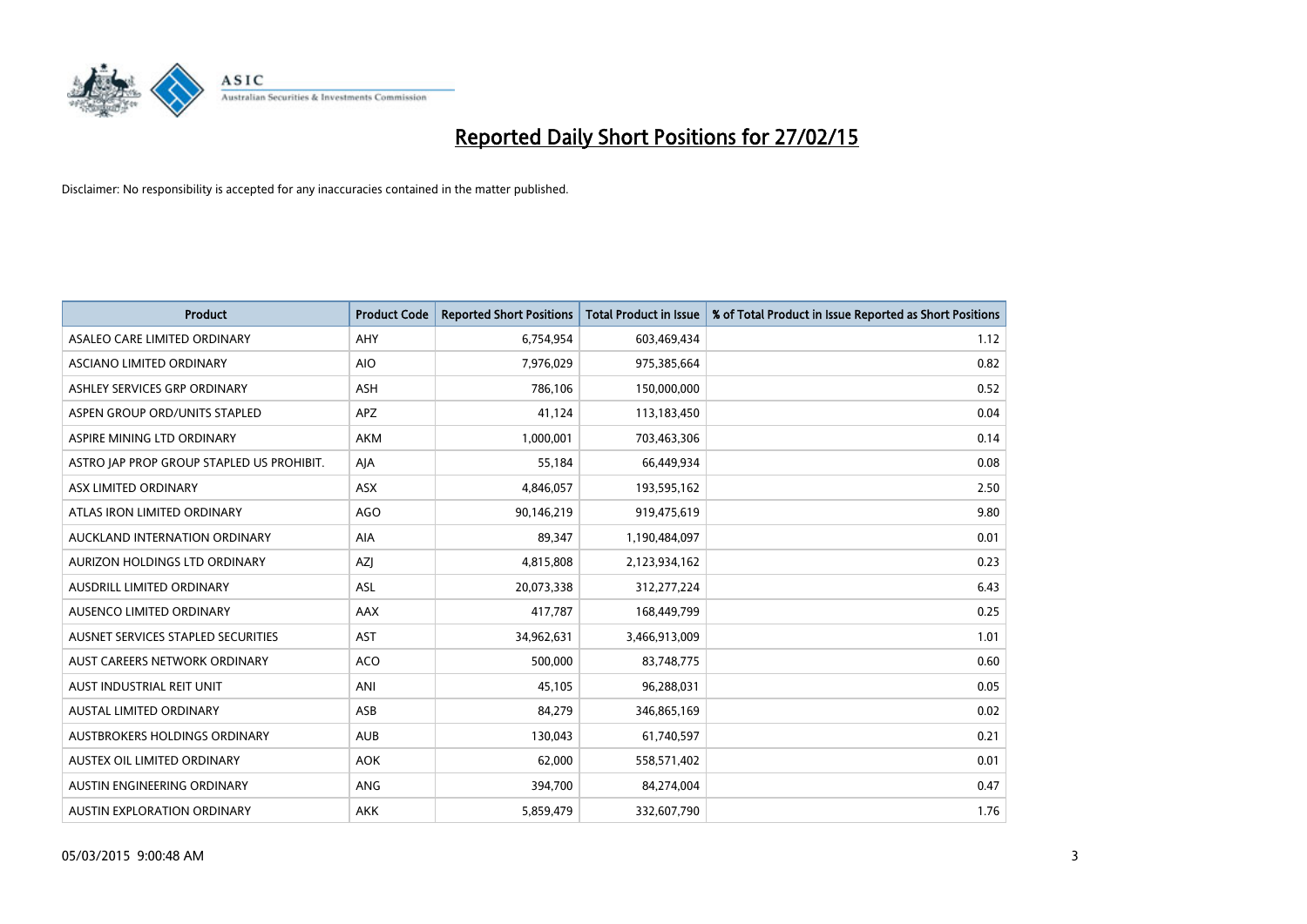

| <b>Product</b>                      | <b>Product Code</b> | <b>Reported Short Positions</b> | <b>Total Product in Issue</b> | % of Total Product in Issue Reported as Short Positions |
|-------------------------------------|---------------------|---------------------------------|-------------------------------|---------------------------------------------------------|
| AUSTRALIAN AGRICULT, ORDINARY       | AAC                 | 2,707,333                       | 532,474,721                   | 0.51                                                    |
| AUSTRALIAN PHARM. ORDINARY          | API                 | 13,524                          | 488,115,883                   | 0.00                                                    |
| AUTOMOTIVE HOLDINGS ORDINARY        | AHE                 | 1,299,329                       | 306,437,941                   | 0.42                                                    |
| AVEO GROUP STAPLED SECURITIES       | AOG                 | 492,278                         | 499,484,314                   | 0.10                                                    |
| AWE LIMITED ORDINARY                | <b>AWE</b>          | 22,814,780                      | 525,861,050                   | 4.34                                                    |
| <b>AZONTO PET LTD ORDINARY</b>      | <b>APY</b>          | 1                               | 1,159,375,100                 | 0.00                                                    |
| AZUMAH RESOURCES ORDINARY           | <b>AZM</b>          | $\mathbf{1}$                    | 393,850,639                   | 0.00                                                    |
| BANDANNA ENERGY ORDINARY            | <b>BND</b>          | 17,540,654                      | 528,481,199                   | 3.32                                                    |
| BANK OF QUEENSLAND. ORDINARY        | <b>BOQ</b>          | 5,252,767                       | 366,982,047                   | 1.43                                                    |
| <b>BANNERMAN RESOURCES ORDINARY</b> | <b>BMN</b>          | 63,000                          | 339,718,258                   | 0.02                                                    |
| <b>BASE RES LIMITED ORDINARY</b>    | <b>BSE</b>          | 335,868                         | 563,902,771                   | 0.06                                                    |
| <b>BATHURST RES LTD. ORDINARY</b>   | <b>BRL</b>          | 207,998                         | 947,828,434                   | 0.02                                                    |
| <b>BC IRON LIMITED ORDINARY</b>     | <b>BCI</b>          | 13,307,141                      | 196,196,992                   | 6.78                                                    |
| BEACH ENERGY LIMITED ORDINARY       | <b>BPT</b>          | 41,208,938                      | 1,297,496,886                 | 3.18                                                    |
| <b>BEACON LIGHTING GRP ORDINARY</b> | <b>BLX</b>          | 19                              | 215,075,927                   | 0.00                                                    |
| BEADELL RESOURCE LTD ORDINARY       | <b>BDR</b>          | 24,098,676                      | 798,657,280                   | 3.02                                                    |
| BEGA CHEESE LTD ORDINARY            | <b>BGA</b>          | 1,021,374                       | 152,602,945                   | 0.67                                                    |
| BELLAMY'S AUSTRALIA ORDINARY        | <b>BAL</b>          | 14,482                          | 95,000,392                    | 0.02                                                    |
| BENDIGO AND ADELAIDE ORDINARY       | <b>BEN</b>          | 16,118,884                      | 450,940,880                   | 3.57                                                    |
| BERKELEY RESOURCES ORDINARY         | <b>BKY</b>          | 326,660                         | 180,361,323                   | 0.18                                                    |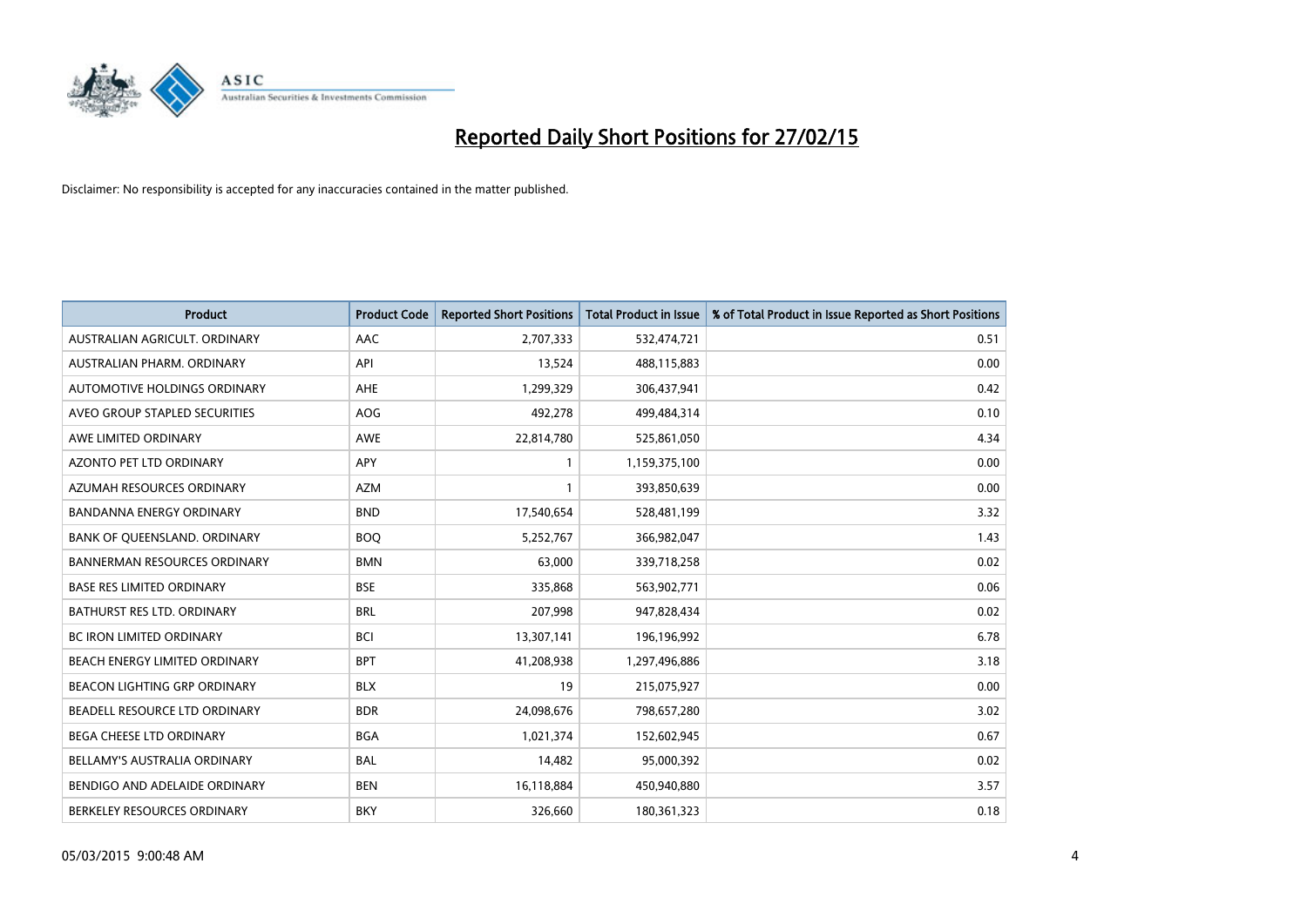

| <b>Product</b>                       | <b>Product Code</b> | <b>Reported Short Positions</b> | <b>Total Product in Issue</b> | % of Total Product in Issue Reported as Short Positions |
|--------------------------------------|---------------------|---------------------------------|-------------------------------|---------------------------------------------------------|
| BETASHARESCASHETF ETF UNITS          | AAA                 | 250                             | 14,486,989                    | 0.00                                                    |
| <b>BHP BILLITON LIMITED ORDINARY</b> | <b>BHP</b>          | 9,957,715                       | 3,211,691,105                 | 0.31                                                    |
| <b>BIGAIR GROUP LIMITED ORDINARY</b> | <b>BGL</b>          | 9,750                           | 174,695,976                   | 0.01                                                    |
| <b>BILLABONG ORDINARY</b>            | <b>BBG</b>          | 4,448,386                       | 990,370,034                   | 0.45                                                    |
| <b>BIONOMICS LIMITED ORDINARY</b>    | <b>BNO</b>          | 23,497                          | 417,669,567                   | 0.01                                                    |
| <b>BLACKHAM RESOURCES ORDINARY</b>   | <b>BLK</b>          | 1,000,629                       | 177,864,434                   | 0.56                                                    |
| <b>BLACKMORES LIMITED ORDINARY</b>   | <b>BKL</b>          | 18,373                          | 17,224,284                    | 0.11                                                    |
| BLUE ENERGY LIMITED ORDINARY         | <b>BUL</b>          | 50,000                          | 1,140,993,237                 | 0.00                                                    |
| <b>BLUESCOPE STEEL LTD ORDINARY</b>  | <b>BSL</b>          | 4,176,955                       | 565,225,282                   | 0.74                                                    |
| <b>BOART LONGYEAR ORDINARY</b>       | <b>BLY</b>          | 17,138,154                      | 930,864,944                   | 1.84                                                    |
| <b>BORA BORA RESOURCES ORDINARY</b>  | <b>BBR</b>          | 247,808                         | 35,970,000                    | 0.69                                                    |
| BORAL LIMITED, ORDINARY              | <b>BLD</b>          | 11,171,674                      | 782,736,249                   | 1.43                                                    |
| <b>BRADKEN LIMITED ORDINARY</b>      | <b>BKN</b>          | 3,588,528                       | 171,027,249                   | 2.10                                                    |
| <b>BRAMBLES LIMITED ORDINARY</b>     | <b>BXB</b>          | 3,146,903                       | 1,566,289,727                 | 0.20                                                    |
| <b>BREVILLE GROUP LTD ORDINARY</b>   | <b>BRG</b>          | 2,650,779                       | 130,095,322                   | 2.04                                                    |
| <b>BRICKWORKS LIMITED ORDINARY</b>   | <b>BKW</b>          | 44,734                          | 148,403,478                   | 0.03                                                    |
| BT INVESTMENT MNGMNT ORDINARY        | <b>BTT</b>          | 8,940                           | 292,408,424                   | 0.00                                                    |
| <b>BURSON GROUP LTD ORDINARY</b>     | <b>BAP</b>          | 514,644                         | 163,585,666                   | 0.31                                                    |
| <b>BURU ENERGY ORDINARY</b>          | <b>BRU</b>          | 13,285,909                      | 339,997,078                   | 3.91                                                    |
| <b>BWP TRUST ORDINARY UNITS</b>      | <b>BWP</b>          | 13,328,749                      | 639,724,826                   | 2.08                                                    |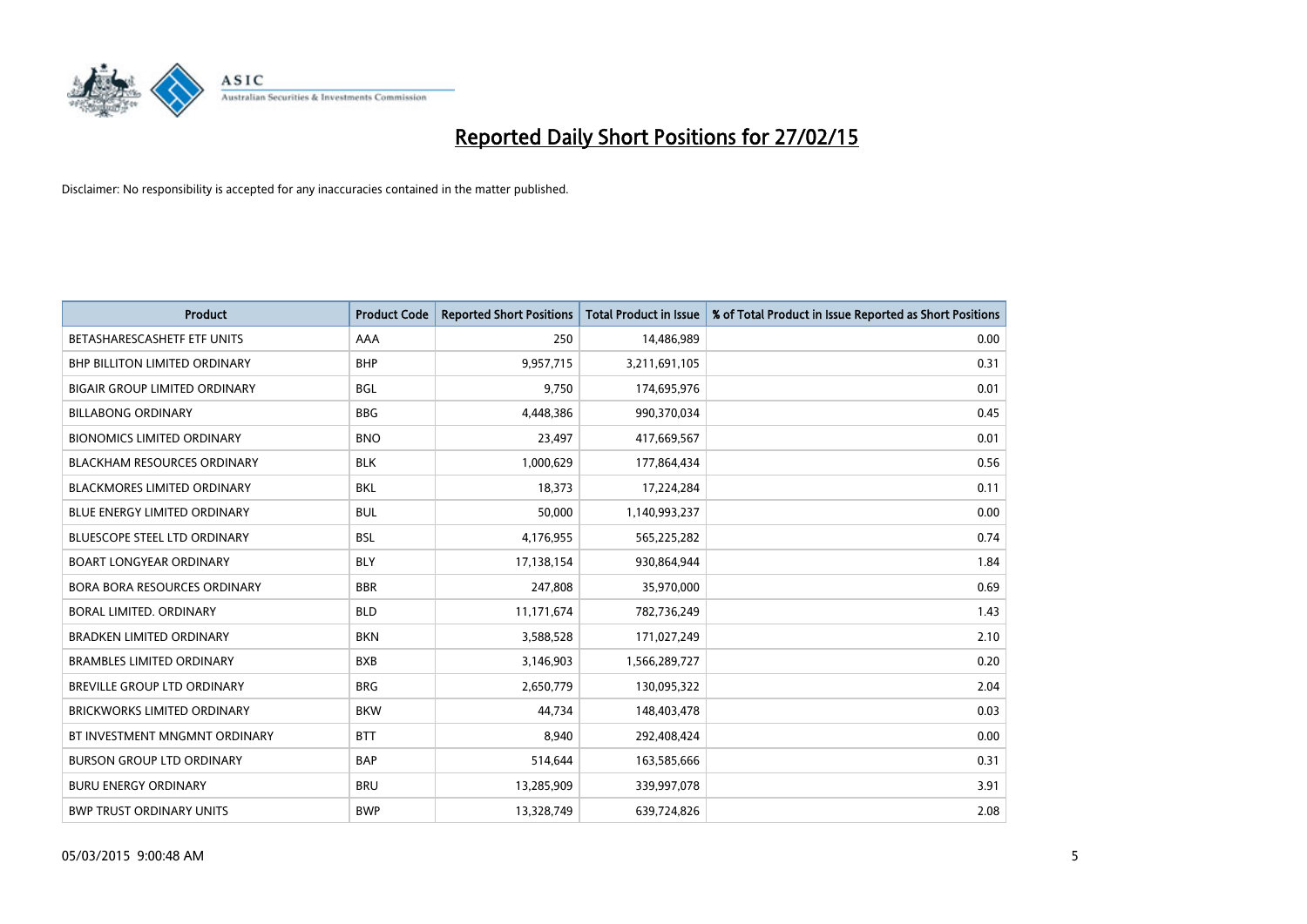

| <b>Product</b>                          | <b>Product Code</b> | <b>Reported Short Positions</b> | <b>Total Product in Issue</b> | % of Total Product in Issue Reported as Short Positions |
|-----------------------------------------|---------------------|---------------------------------|-------------------------------|---------------------------------------------------------|
| <b>CABCHARGE AUSTRALIA ORDINARY</b>     | CAB                 | 8,056,412                       | 120,430,683                   | 6.69                                                    |
| <b>CADENCE CAPITAL ORDINARY</b>         | <b>CDM</b>          | 170,000                         | 199,990,438                   | 0.09                                                    |
| CALTEX AUSTRALIA ORDINARY               | <b>CTX</b>          | 62,204                          | 270,000,000                   | 0.02                                                    |
| CAPE LAMBERT RES LTD ORDINARY           | <b>CFE</b>          | 280,137                         | 626,686,586                   | 0.04                                                    |
| CAPITOL HEALTH ORDINARY                 | CAI                 | 354,996                         | 522,280,212                   | 0.07                                                    |
| <b>CARDNO LIMITED ORDINARY</b>          | CDD                 | 13,372,650                      | 164,564,684                   | 8.13                                                    |
| <b>CARINDALE PROPERTY UNIT</b>          | <b>CDP</b>          | 8,823                           | 70,000,000                    | 0.01                                                    |
| CARNARVON PETROLEUM ORDINARY            | <b>CVN</b>          | 1,941,380                       | 988,295,069                   | 0.20                                                    |
| <b>CARNEGIE WAVE ENERGY ORDINARY</b>    | <b>CWE</b>          | 100,500                         | 1,748,807,098                 | 0.01                                                    |
| CARSALES.COM LTD ORDINARY               | <b>CRZ</b>          | 1,767,151                       | 239,001,759                   | 0.74                                                    |
| CARSALES.COM LTD. ORDINARY              | <b>CAR</b>          | 6,876,426                       | 239,001,759                   | 2.88                                                    |
| <b>CASH CONVERTERS ORDINARY</b>         | <b>CCV</b>          | 4,450,729                       | 478,876,525                   | 0.93                                                    |
| CEDAR WOODS PROP. ORDINARY              | <b>CWP</b>          | 264,004                         | 78,336,371                    | 0.34                                                    |
| CENTRAL PETROLEUM ORDINARY              | <b>CTP</b>          | 10,999                          | 368,718,957                   | 0.00                                                    |
| CENTURIA METRO REIT STAPLED             | <b>CMA</b>          | 698,404                         | 71,500,158                    | 0.98                                                    |
| CFS RETAIL TRUST GRP STAPLED SECURITIES | <b>CFX</b>          | 4,604,835                       | 3,050,355,727                 | 0.15                                                    |
| CHALLENGER LIMITED ORDINARY             | <b>CGF</b>          | 2,508,175                       | 569,725,821                   | 0.44                                                    |
| CHARTER HALL GROUP STAPLED US PROHIBIT. | <b>CHC</b>          | 2,743,840                       | 355,161,540                   | 0.77                                                    |
| <b>CHARTER HALL RETAIL UNITS</b>        | <b>CQR</b>          | 6,686,253                       | 372,893,153                   | 1.79                                                    |
| <b>CHORUS LIMITED ORDINARY</b>          | <b>CNU</b>          | 204,557                         | 396,369,767                   | 0.05                                                    |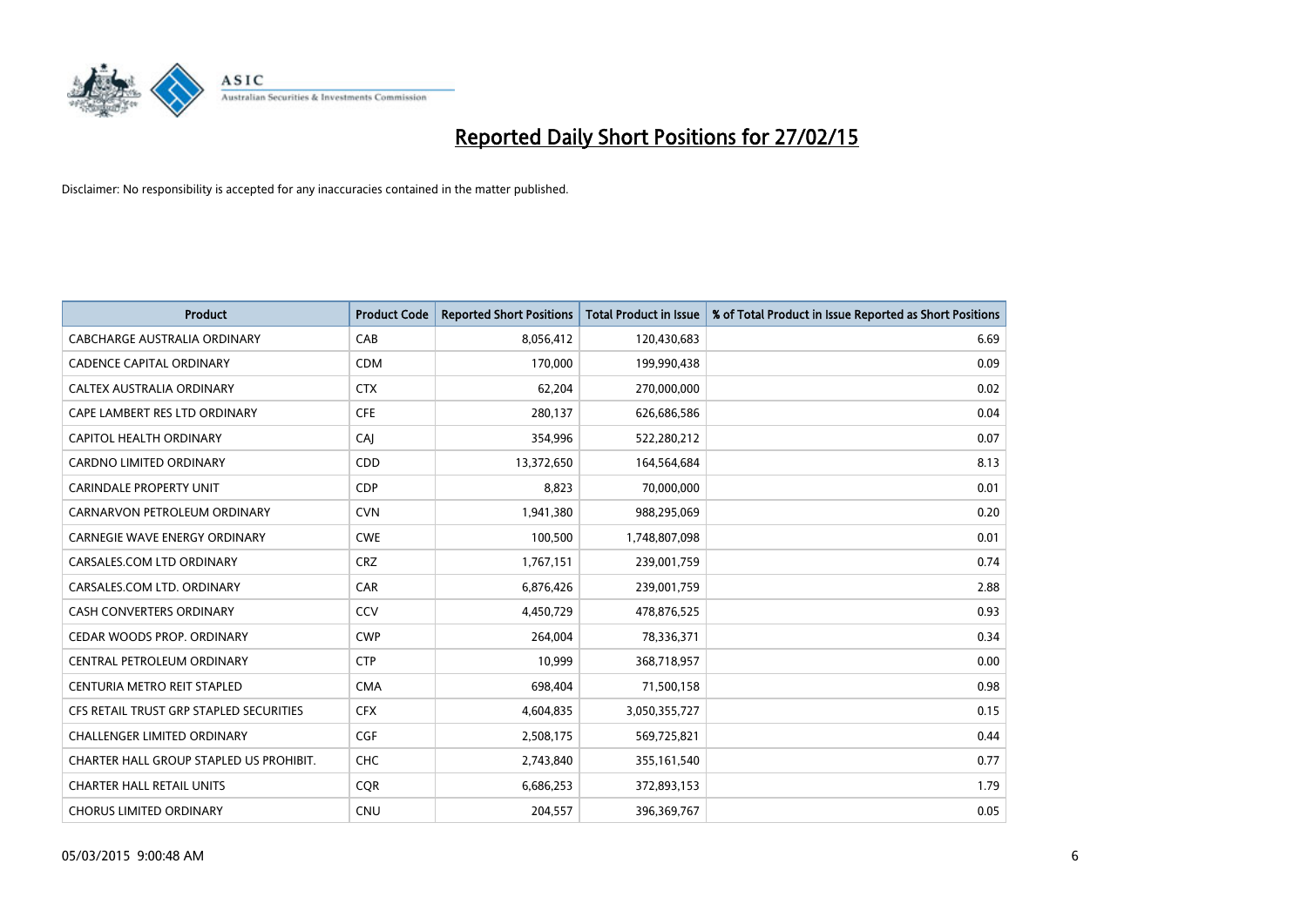

| <b>Product</b>                          | <b>Product Code</b> | <b>Reported Short Positions</b> | <b>Total Product in Issue</b> | % of Total Product in Issue Reported as Short Positions |
|-----------------------------------------|---------------------|---------------------------------|-------------------------------|---------------------------------------------------------|
| CLEARVIEW WEALTH LTD ORDINARY           | <b>CVW</b>          | 10,001                          | 581,111,182                   | 0.00                                                    |
| CLINUVEL PHARMACEUT, ORDINARY           | <b>CUV</b>          | 14,303                          | 44,497,287                    | 0.03                                                    |
| COAL OF AFRICA LTD ORDINARY             | <b>CZA</b>          | 426                             | 1,599,368,613                 | 0.00                                                    |
| COALSPUR MINES LTD ORDINARY             | <b>CPL</b>          | 8,480                           | 641,544,455                   | 0.00                                                    |
| COCA-COLA AMATIL ORDINARY               | <b>CCL</b>          | 19,157,582                      | 763,590,249                   | 2.51                                                    |
| <b>COCHLEAR LIMITED ORDINARY</b>        | COH                 | 4,101,753                       | 57,081,775                    | 7.19                                                    |
| <b>COCKATOO COAL ORDINARY</b>           | <b>COK</b>          | 167,987                         | 46,335,196,929                | 0.00                                                    |
| <b>CODAN LIMITED ORDINARY</b>           | <b>CDA</b>          | 2,461                           | 177,063,244                   | 0.00                                                    |
| <b>COFFEY INTERNATIONAL ORDINARY</b>    | <b>COF</b>          | 6,075                           | 255,833,165                   | 0.00                                                    |
| <b>COKAL LTD ORDINARY</b>               | <b>CKA</b>          | 6,820                           | 471,487,926                   | 0.00                                                    |
| <b>COLLECTION HOUSE ORDINARY</b>        | <b>CLH</b>          | 361,932                         | 130,443,227                   | 0.28                                                    |
| COMMONWEALTH BANK, ORDINARY             | <b>CBA</b>          | 17,291,661                      | 1,621,319,194                 | 1.07                                                    |
| <b>COMPASS RESOURCES ORDINARY</b>       | <b>CMR</b>          | 7,472                           | 1,403,744,100                 | 0.00                                                    |
| <b>COMPUTERSHARE LTD ORDINARY</b>       | <b>CPU</b>          | 5,496,263                       | 556,203,079                   | 0.99                                                    |
| <b>COOPER ENERGY LTD ORDINARY</b>       | <b>COE</b>          | 580,840                         | 331,905,323                   | 0.18                                                    |
| CORP TRAVEL LIMITED ORDINARY            | <b>CTD</b>          | 900,742                         | 96,993,355                    | 0.93                                                    |
| <b>COVER-MORE GRP LTD ORDINARY</b>      | <b>CVO</b>          | 7,631,792                       | 317,750,000                   | 2.40                                                    |
| <b>CREDIT CORP GROUP ORDINARY</b>       | <b>CCP</b>          | 386,083                         | 46,296,407                    | 0.83                                                    |
| <b>CROMWELL PROP STAPLED SECURITIES</b> | <b>CMW</b>          | 29,639,385                      | 1,737,728,114                 | 1.71                                                    |
| <b>CROWN RESORTS LTD ORDINARY</b>       | <b>CWN</b>          | 14,158,682                      | 728,394,185                   | 1.94                                                    |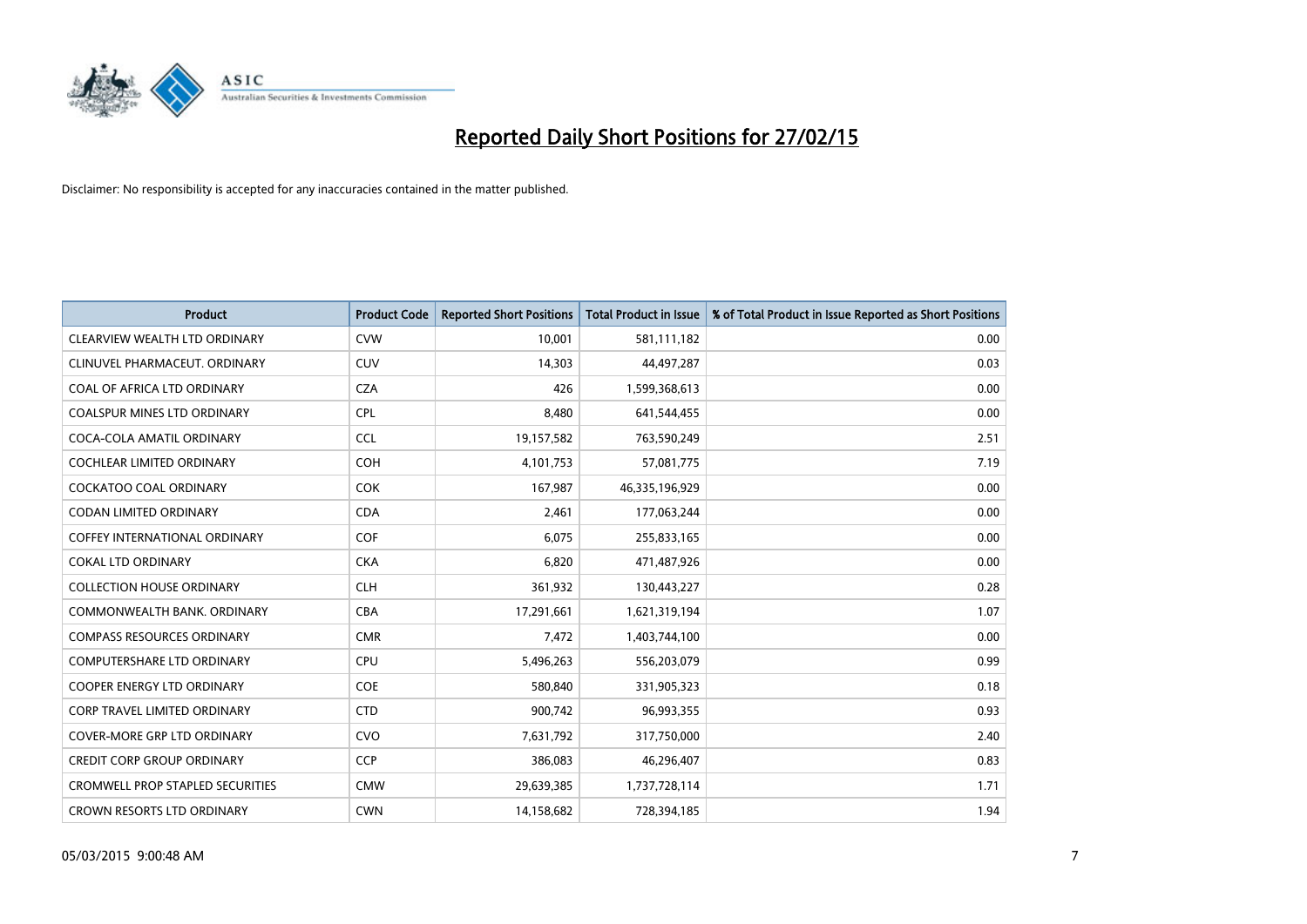

| <b>Product</b>                          | <b>Product Code</b> | <b>Reported Short Positions</b> | <b>Total Product in Issue</b> | % of Total Product in Issue Reported as Short Positions |
|-----------------------------------------|---------------------|---------------------------------|-------------------------------|---------------------------------------------------------|
| <b>CSG LIMITED ORDINARY</b>             | CSV                 | 741,640                         | 284,148,839                   | 0.26                                                    |
| <b>CSL LIMITED ORDINARY</b>             | <b>CSL</b>          | 1,310,516                       | 473,895,326                   | 0.28                                                    |
| <b>CSR LIMITED ORDINARY</b>             | <b>CSR</b>          | 6,850,078                       | 506,000,315                   | 1.35                                                    |
| <b>CUDECO LIMITED ORDINARY</b>          | CDU                 | 8,244,764                       | 248,722,167                   | 3.31                                                    |
| <b>DECMIL GROUP LIMITED ORDINARY</b>    | <b>DCG</b>          | 831,003                         | 168,657,794                   | 0.49                                                    |
| DEEP YELLOW LIMITED ORDINARY            | <b>DYL</b>          | 1,002                           | 1,905,001,219                 | 0.00                                                    |
| DEVINE LIMITED ORDINARY                 | <b>DVN</b>          | 1,548                           | 158,730,556                   | 0.00                                                    |
| DEXUS PROPERTY GROUP STAPLED UNITS      | <b>DXS</b>          | 1,797,810                       | 905,531,797                   | 0.20                                                    |
| DICK SMITH HLDGS ORDINARY               | <b>DSH</b>          | 14,530,051                      | 236,511,364                   | 6.14                                                    |
| DISCOVERY METALS LTD ORDINARY           | <b>DML</b>          | 365,417                         | 644,039,581                   | 0.06                                                    |
| DOMINO PIZZA ENTERPR ORDINARY           | <b>DMP</b>          | 1,305,943                       | 86,560,773                    | 1.51                                                    |
| DONACO INTERNATIONAL DEFERRED EX OPTION | <b>DNAN</b>         | 9,348                           | 3,026,655                     | 0.31                                                    |
| DONACO INTERNATIONAL ORDINARY           | <b>DNA</b>          | 8,062,149                       | 617,285,804                   | 1.31                                                    |
| DOWNER EDI LIMITED ORDINARY             | <b>DOW</b>          | 21,208,760                      | 435,399,975                   | 4.87                                                    |
| DRAGON MINING LTD ORDINARY              | <b>DRA</b>          | 63,000                          | 88,840,613                    | 0.07                                                    |
| DRILLSEARCH ENERGY ORDINARY             | <b>DLS</b>          | 8,509,800                       | 461,101,450                   | 1.85                                                    |
| DUET GROUP STAPLED US PROHIBIT.         | <b>DUE</b>          | 5,165,472                       | 1,493,678,915                 | 0.35                                                    |
| DULUXGROUP LIMITED ORDINARY             | <b>DLX</b>          | 742,340                         | 388,543,268                   | 0.19                                                    |
| ECHO ENTERTAINMENT ORDINARY             | <b>EGP</b>          | 4,349,736                       | 825,672,730                   | 0.53                                                    |
| ELDERS LIMITED ORDINARY                 | <b>ELD</b>          | 712,897                         | 83,734,671                    | 0.85                                                    |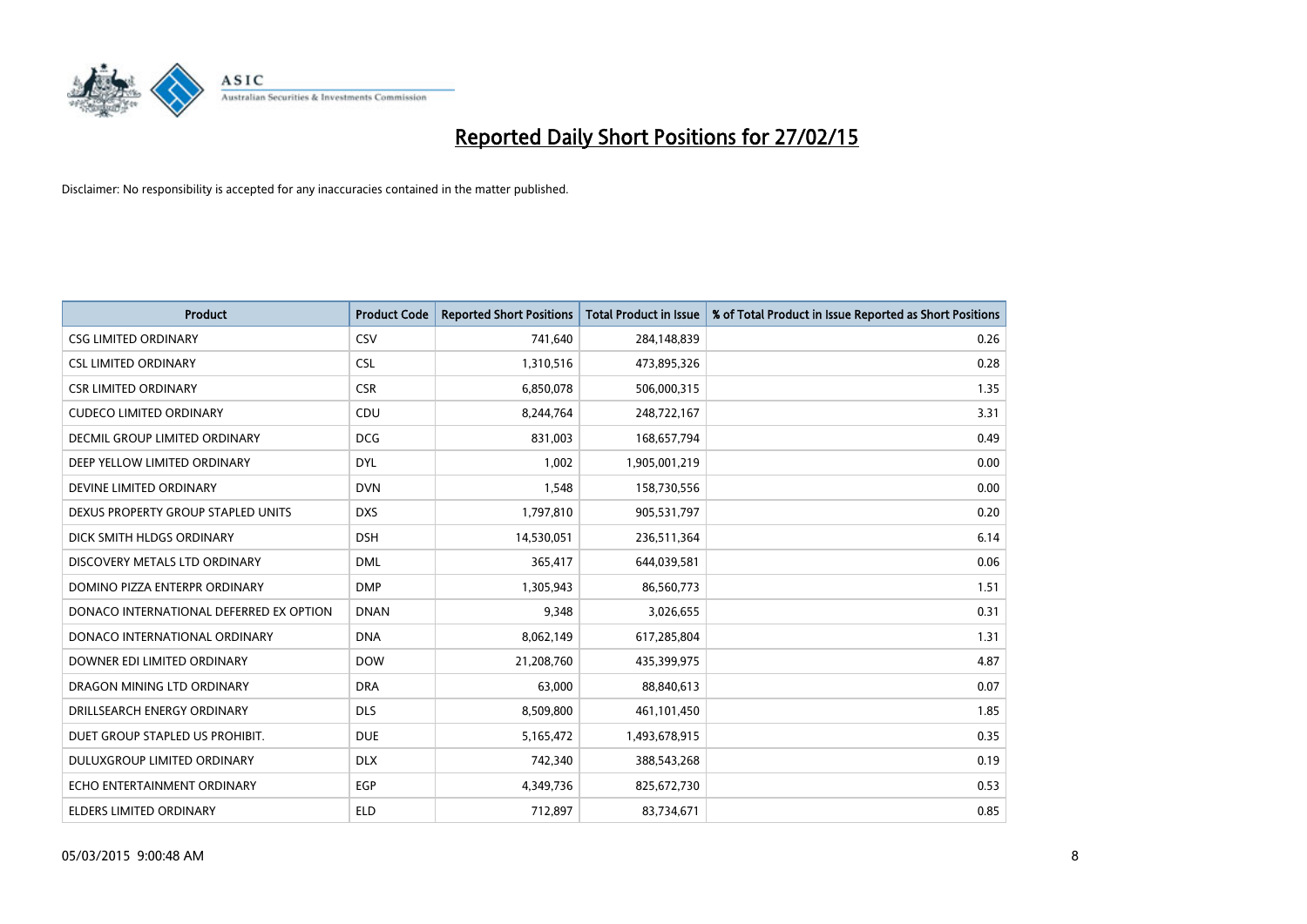

| <b>Product</b>                         | <b>Product Code</b> | <b>Reported Short Positions</b> | <b>Total Product in Issue</b> | % of Total Product in Issue Reported as Short Positions |
|----------------------------------------|---------------------|---------------------------------|-------------------------------|---------------------------------------------------------|
| <b>EMECO HOLDINGS ORDINARY</b>         | <b>EHL</b>          | 14,257,113                      | 599,675,707                   | 2.38                                                    |
| <b>ENDEAVOUR MIN CORP CDI 1:1</b>      | <b>EVR</b>          | 69,262                          | 45,886,643                    | 0.15                                                    |
| <b>ENERGY RESOURCES ORDINARY 'A'</b>   | <b>ERA</b>          | 7,592,259                       | 517,725,062                   | 1.47                                                    |
| ENERGY WORLD CORPOR. ORDINARY          | <b>EWC</b>          | 33,590,972                      | 1,734,166,672                 | 1.94                                                    |
| <b>ENSOGO LIMITED ORDINARY</b>         | E88                 | 212,387                         | 426,069,834                   | 0.05                                                    |
| EQUITY TRUSTEES ORDINARY               | EQT                 | 40,356                          | 19,270,117                    | 0.21                                                    |
| ERM POWER LIMITED ORDINARY             | <b>EPW</b>          | 118,640                         | 241,689,186                   | 0.05                                                    |
| ESTIA HEALTH LTD ORDINARY              | EHE                 | 652,468                         | 180,885,580                   | 0.36                                                    |
| EVOLUTION MINING LTD ORDINARY          | <b>EVN</b>          | 8,139,597                       | 714,921,647                   | 1.14                                                    |
| FAIRFAX MEDIA LTD ORDINARY             | <b>FXI</b>          | 39,100,921                      | 2,420,475,546                 | 1.62                                                    |
| FAR LTD ORDINARY                       | FAR                 | 10,582,034                      | 3,127,058,427                 | 0.34                                                    |
| FEDERATION CNTRES ORD/UNIT STAPLED SEC | <b>FDC</b>          | 3,464,298                       | 1,427,641,565                 | 0.24                                                    |
| FINBAR GROUP LIMITED ORDINARY          | <b>FRI</b>          | 7,164                           | 228,720,815                   | 0.00                                                    |
| FISHER & PAYKEL H. ORDINARY            | <b>FPH</b>          | 59,889                          | 557,917,000                   | 0.01                                                    |
| FLEETWOOD CORP ORDINARY                | <b>FWD</b>          | 1,098,590                       | 61,039,412                    | 1.80                                                    |
| FLETCHER BUILDING ORDINARY             | <b>FBU</b>          | 772,252                         | 687,854,788                   | 0.11                                                    |
| FLEXIGROUP LIMITED ORDINARY            | <b>FXL</b>          | 7,553,557                       | 304,096,060                   | 2.48                                                    |
| FLIGHT CENTRE TRAVEL ORDINARY          | <b>FLT</b>          | 8,445,121                       | 100,738,723                   | 8.38                                                    |
| FLINDERS MINES LTD ORDINARY            | <b>FMS</b>          | 164,998                         | 2,762,995,689                 | 0.01                                                    |
| FOCUS MINERALS LTD ORDINARY            | <b>FML</b>          | 3,105,219                       | 9,137,375,877                 | 0.03                                                    |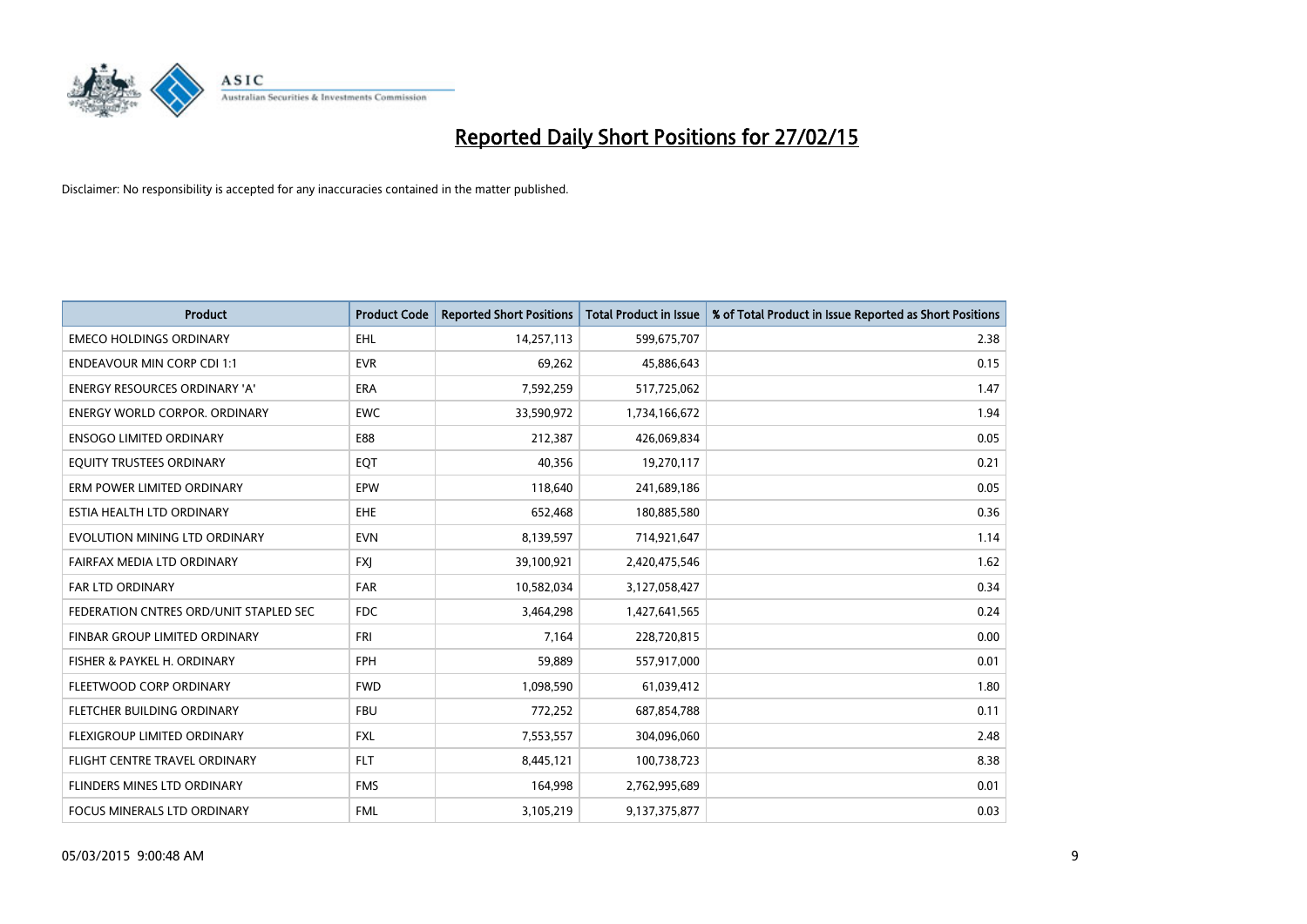

| <b>Product</b>                             | <b>Product Code</b> | <b>Reported Short Positions</b> | <b>Total Product in Issue</b> | % of Total Product in Issue Reported as Short Positions |
|--------------------------------------------|---------------------|---------------------------------|-------------------------------|---------------------------------------------------------|
| <b>FOLKESTONE EDU TRUST UNITS</b>          | <b>FET</b>          | 69,692                          | 244,378,866                   | 0.03                                                    |
| FONTERRA SHARE FUND ORDINARY UNITS         | FSF                 | 14,454                          | 121,855,834                   | 0.01                                                    |
| <b>FORTESCUE METALS GRP ORDINARY</b>       | <b>FMG</b>          | 327,317,312                     | 3,113,798,151                 | 10.51                                                   |
| FREEDOM FOOD LTD ORDINARY                  | <b>FNP</b>          | 62,394                          | 152,689,663                   | 0.04                                                    |
| <b>FUNTASTIC LIMITED ORDINARY</b>          | <b>FUN</b>          | 370,000                         | 669,269,723                   | 0.06                                                    |
| <b>G.U.D. HOLDINGS ORDINARY</b>            | GUD                 | 816,800                         | 70,939,492                    | 1.15                                                    |
| <b>G8 EDUCATION LIMITED ORDINARY</b>       | <b>GEM</b>          | 16,440,070                      | 359,151,207                   | 4.58                                                    |
| <b>GALAXY RESOURCES ORDINARY</b>           | GXY                 | 1,360,062                       | 1,064,783,990                 | 0.13                                                    |
| <b>GDI PROPERTY GRP STAPLED SECURITIES</b> | GDI                 | 532,134                         | 567,575,025                   | 0.09                                                    |
| <b>GENESIS ENERGY LTD ORDINARY</b>         | <b>GNE</b>          | 142,707                         | 1,000,000,000                 | 0.01                                                    |
| <b>GENETIC TECHNOLOGIES ORDINARY</b>       | <b>GTG</b>          | 17,926                          | 1,214,191,681                 | 0.00                                                    |
| <b>GENTRACK GROUP LTD ORDINARY</b>         | <b>GTK</b>          | 3,000                           | 72,699,510                    | 0.00                                                    |
| <b>GENWORTH MORTGAGE ORDINARY</b>          | <b>GMA</b>          | 20,147,424                      | 650,000,000                   | 3.10                                                    |
| <b>GEODYNAMICS LIMITED ORDINARY</b>        | GDY                 | 819                             | 435,880,130                   | 0.00                                                    |
| <b>GINDALBIE METALS LTD ORDINARY</b>       | <b>GBG</b>          | 16,286,031                      | 1,495,448,025                 | 1.09                                                    |
| <b>GOLD ROAD RES LTD ORDINARY</b>          | GOR                 | 961,915                         | 594,881,822                   | 0.16                                                    |
| <b>GOODMAN FIELDER. ORDINARY</b>           | GFF                 | 2,043,101                       | 1,955,559,207                 | 0.10                                                    |
| <b>GOODMAN GROUP STAPLED</b>               | <b>GMG</b>          | 1,543,066                       | 1,753,035,922                 | 0.09                                                    |
| <b>GPT GROUP STAPLED SEC.</b>              | <b>GPT</b>          | 5,282,577                       | 1,764,462,756                 | 0.30                                                    |
| <b>GRAINCORP LIMITED A CLASS ORDINARY</b>  | <b>GNC</b>          | 10,403,063                      | 228,855,628                   | 4.55                                                    |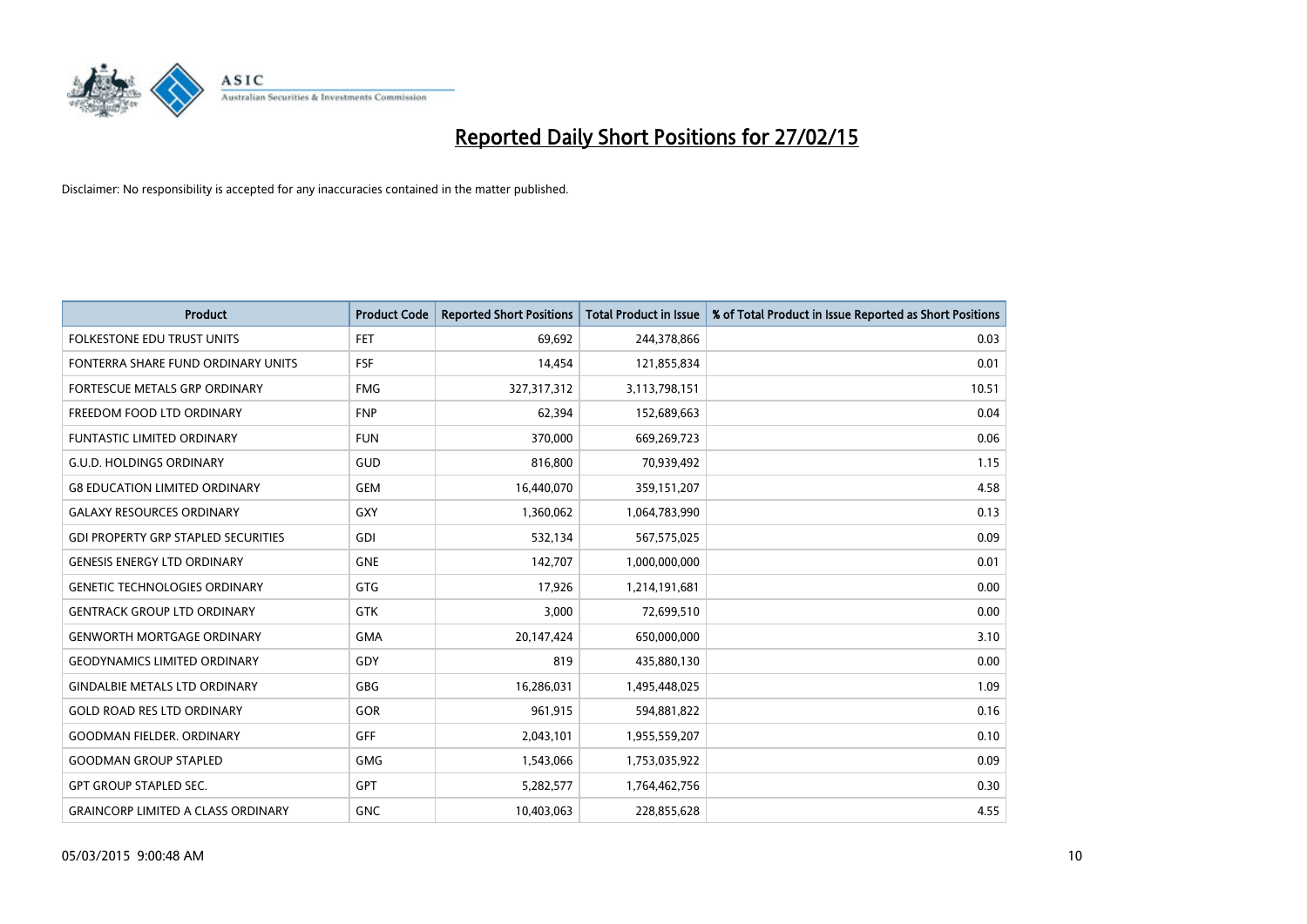

| <b>Product</b>                                   | <b>Product Code</b> | <b>Reported Short Positions</b> | <b>Total Product in Issue</b> | % of Total Product in Issue Reported as Short Positions |
|--------------------------------------------------|---------------------|---------------------------------|-------------------------------|---------------------------------------------------------|
| <b>GRANGE RESOURCES, ORDINARY</b>                | GRR                 | 580,544                         | 1,157,338,698                 | 0.05                                                    |
| <b>GREENCROSS LIMITED ORDINARY</b>               | GXL                 | 1,895,056                       | 111,447,503                   | 1.70                                                    |
| <b>GREENLAND MIN EN LTD ORDINARY</b>             | GGG                 | 173,015                         | 669,389,552                   | 0.03                                                    |
| GREENLAND MIN EN LTD RIGHTS 26-JUN-14            | GGGR                | 3,842                           | 88,685,050                    | 0.00                                                    |
| <b>GROWTHPOINT PROPERTY ORD/UNIT STAPLED SEC</b> | GOZ                 | 640,205                         | 554,602,697                   | 0.12                                                    |
| <b>GRYPHON MINERALS LTD ORDINARY</b>             | GRY                 | 1,357,377                       | 401,290,987                   | 0.34                                                    |
| <b>GWA GROUP LTD ORDINARY</b>                    | <b>GWA</b>          | 8,849,487                       | 306,533,770                   | 2.89                                                    |
| <b>HARVEY NORMAN ORDINARY</b>                    | <b>HVN</b>          | 30,301,443                      | 1,110,603,911                 | 2.73                                                    |
| HEALTHSCOPE LIMITED. ORDINARY                    | <b>HSO</b>          | 9,394,361                       | 1,732,094,838                 | 0.54                                                    |
| <b>HENDERSON GROUP CDI 1:1</b>                   | <b>HGG</b>          | 1,796,632                       | 753,392,858                   | 0.24                                                    |
| HFA HOLDINGS LIMITED ORDINARY                    | <b>HFA</b>          | 308                             | 162,147,897                   | 0.00                                                    |
| HIGHLANDS PACIFIC ORDINARY                       | HIG                 | $\mathbf{1}$                    | 920,577,086                   | 0.00                                                    |
| HILLGROVE RES LTD ORDINARY                       | <b>HGO</b>          | 109,596                         | 147,798,623                   | 0.07                                                    |
| <b>HILLS LTD ORDINARY</b>                        | <b>HIL</b>          | 1,989,353                       | 231,985,526                   | 0.86                                                    |
| HORIZON OIL LIMITED ORDINARY                     | <b>HZN</b>          | 32,817,780                      | 1,301,981,265                 | 2.52                                                    |
| <b>HOTEL PROPERTY STAPLED</b>                    | <b>HPI</b>          | 84,383                          | 146, 105, 439                 | 0.06                                                    |
| <b>ICAR ASIA LTD ORDINARY</b>                    | ICQ                 | 182,177                         | 217,769,656                   | 0.08                                                    |
| <b>IINET LIMITED ORDINARY</b>                    | <b>IIN</b>          | 5,155,006                       | 162,950,896                   | 3.16                                                    |
| <b>ILUKA RESOURCES ORDINARY</b>                  | ILU                 | 19,027,647                      | 418,700,517                   | 4.54                                                    |
| <b>IMDEX LIMITED ORDINARY</b>                    | <b>IMD</b>          | 1,472,857                       | 216,203,136                   | 0.68                                                    |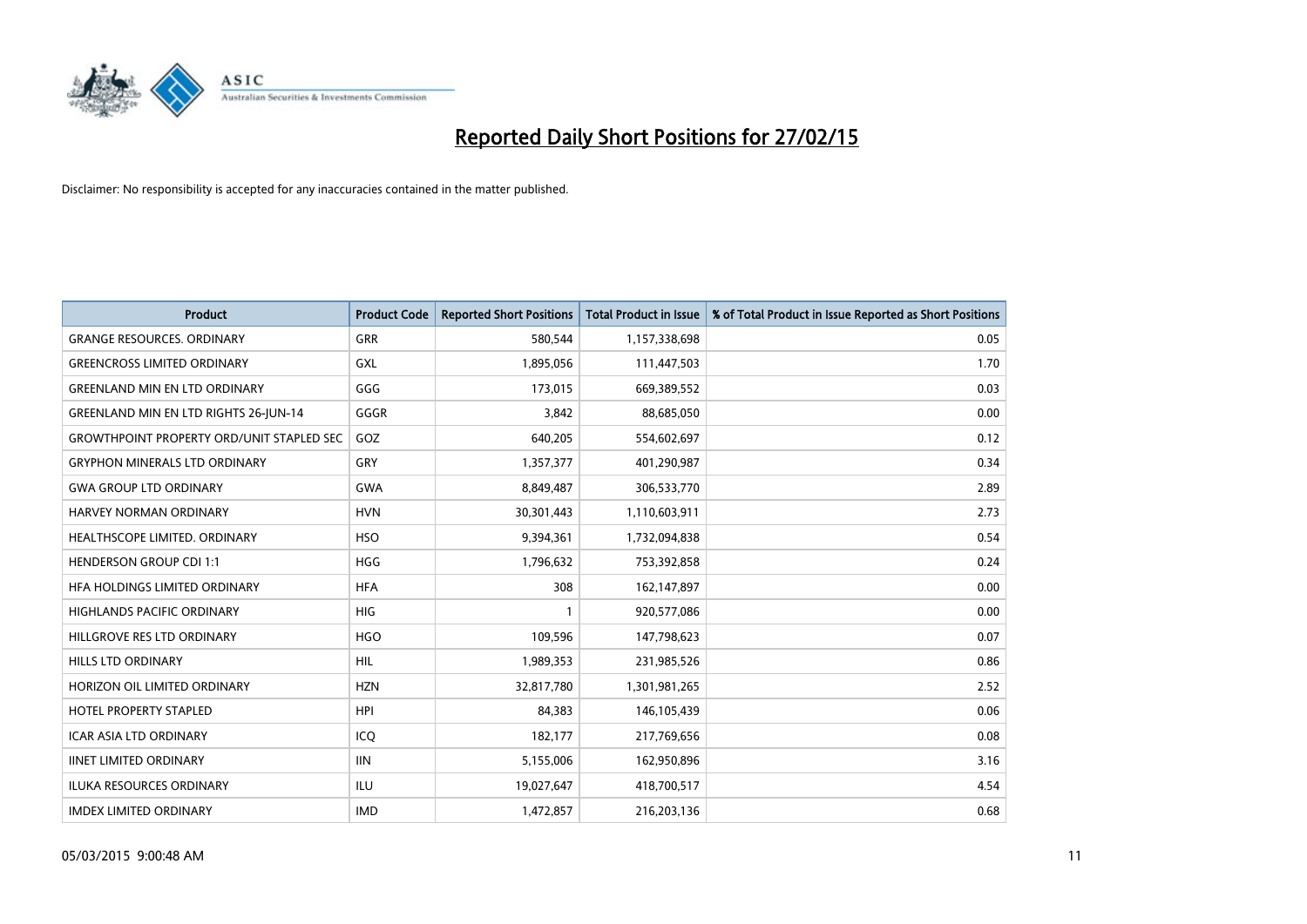

| <b>Product</b>                                  | <b>Product Code</b> | <b>Reported Short Positions</b> | <b>Total Product in Issue</b> | % of Total Product in Issue Reported as Short Positions |
|-------------------------------------------------|---------------------|---------------------------------|-------------------------------|---------------------------------------------------------|
| IMF BENTHAM LTD ORDINARY                        | <b>IMF</b>          | 1,845,308                       | 166,580,957                   | 1.11                                                    |
| <b>INCITEC PIVOT ORDINARY</b>                   | IPL                 | 24,251,588                      | 1,675,621,466                 | 1.45                                                    |
| <b>INDEPENDENCE GROUP ORDINARY</b>              | <b>IGO</b>          | 756,786                         | 234,256,573                   | 0.32                                                    |
| <b>INDUSTRIA REIT STAPLED</b>                   | <b>IDR</b>          | 53,204                          | 125,000,001                   | 0.04                                                    |
| <b>INFIGEN ENERGY STAPLED SECURITIES</b>        | <b>IFN</b>          | 662,016                         | 767,887,581                   | 0.09                                                    |
| <b>INFOMEDIA LTD ORDINARY</b>                   | <b>IFM</b>          | 915,156                         | 307,877,687                   | 0.30                                                    |
| <b>INGENIA GROUP STAPLED SECURITIES</b>         | <b>INA</b>          | 10,994,141                      | 878,851,910                   | 1.25                                                    |
| <b>INSURANCE AUSTRALIA ORDINARY</b>             | IAG                 | 11,686,123                      | 2,341,618,048                 | 0.50                                                    |
| <b>INTREPID MINES ORDINARY</b>                  | IAU                 | 1,090,497                       | 369,869,196                   | 0.29                                                    |
| INTUERI EDU GRP LTD ORDINARY                    | <b>IOE</b>          | 1,038                           | 100,000,000                   | 0.00                                                    |
| <b>INVESTA OFFICE FUND STAPLED SECURITIES</b>   | <b>IOF</b>          | 724,683                         | 614,047,458                   | 0.12                                                    |
| <b>INVOCARE LIMITED ORDINARY</b>                | <b>IVC</b>          | 3,145,984                       | 110,030,298                   | 2.86                                                    |
| <b>IOOF HOLDINGS LTD ORDINARY</b>               | IFL                 | 13,543,546                      | 300,133,752                   | 4.51                                                    |
| IPH LIMITED ORDINARY                            | <b>IPH</b>          | 567,470                         | 157,559,499                   | 0.36                                                    |
| <b>IPROPERTY GROUP LTD ORDINARY</b>             | <b>IPP</b>          | 3,775,417                       | 186,703,204                   | 2.02                                                    |
| <b>IRESS LIMITED ORDINARY</b>                   | <b>IRE</b>          | 2,764,262                       | 159,097,319                   | 1.74                                                    |
| <b>ISELECT LTD ORDINARY</b>                     | <b>ISU</b>          | 1,777,759                       | 261,489,894                   | 0.68                                                    |
| <b>ISENTIA GROUP LTD ORDINARY</b>               | <b>ISD</b>          | 373,148                         | 200,000,001                   | 0.19                                                    |
| <b>ISENTRIC LTD. ORDINARY</b>                   | ICU                 | 35,864                          | 134,703,703                   | 0.03                                                    |
| <b>IAMES HARDIE INDUST CHESS DEPOSITARY INT</b> | <b>IHX</b>          | 11,865,537                      | 445,309,478                   | 2.66                                                    |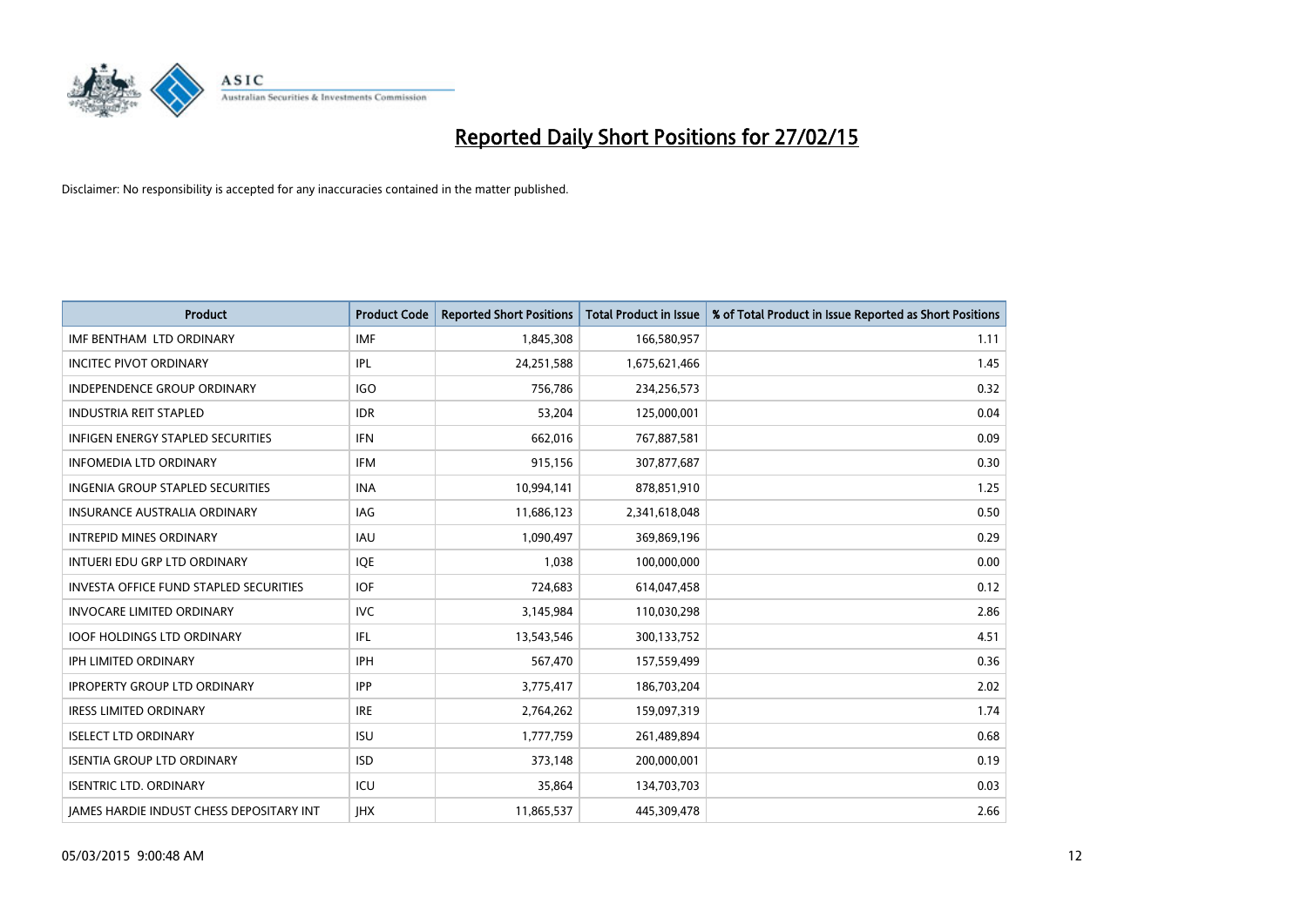

| <b>Product</b>                        | <b>Product Code</b> | <b>Reported Short Positions</b> | <b>Total Product in Issue</b> | % of Total Product in Issue Reported as Short Positions |
|---------------------------------------|---------------------|---------------------------------|-------------------------------|---------------------------------------------------------|
| <b>JAPARA HEALTHCARE LT ORDINARY</b>  | <b>IHC</b>          | 18,449,986                      | 263,046,592                   | 7.01                                                    |
| <b>JB HI-FI LIMITED ORDINARY</b>      | <b>JBH</b>          | 8,510,851                       | 98,976,083                    | 8.60                                                    |
| KAROON GAS AUSTRALIA ORDINARY         | <b>KAR</b>          | 20,327,381                      | 246,621,832                   | 8.24                                                    |
| KATHMANDU HOLD LTD ORDINARY           | <b>KMD</b>          | 7,015,857                       | 201,484,583                   | 3.48                                                    |
| <b>KBL MINING LIMITED ORDINARY</b>    | <b>KBL</b>          | 1,820                           | 495,765,509                   | 0.00                                                    |
| KINGSGATE CONSOLID. ORDINARY          | <b>KCN</b>          | 16,382,087                      | 223,584,937                   | 7.33                                                    |
| KINGSROSE MINING LTD ORDINARY         | <b>KRM</b>          | 449,310                         | 358,611,493                   | 0.13                                                    |
| KOGI IRON LTD ORDINARY                | KFE                 | 1,153,603                       | 376,669,836                   | 0.31                                                    |
| LEIGHTON HOLDINGS ORDINARY            | LEI                 | 6,002,207                       | 338,503,563                   | 1.77                                                    |
| LEND LEASE GROUP UNIT/ORD STAPLED     | LLC                 | 1,576,801                       | 579,596,726                   | 0.27                                                    |
| LIFESTYLE COMMUNIT. ORDINARY          | LIC                 | 25,000                          | 101,220,131                   | 0.02                                                    |
| LIQUEFIED NATURAL ORDINARY            | LNG                 | 9,576,902                       | 462,793,201                   | 2.07                                                    |
| LONESTAR RESO LTD ORDINARY            | <b>LNR</b>          | 133,843                         | 752,187,211                   | 0.02                                                    |
| LOVISA HOLDINGS LTD ORDINARY          | LOV                 | 4,653                           | 105,000,000                   | 0.00                                                    |
| LYNAS CORPORATION ORDINARY            | <b>LYC</b>          | 74,280,782                      | 3,370,992,404                 | 2.20                                                    |
| M2 GRP LTD ORDINARY                   | <b>MTU</b>          | 1,289,680                       | 181,905,060                   | 0.71                                                    |
| MACA LIMITED ORDINARY                 | <b>MLD</b>          | 1,443,616                       | 232,676,373                   | 0.62                                                    |
| MACMAHON HOLDINGS ORDINARY            | MAH                 | 30,349                          | 1,261,699,966                 | 0.00                                                    |
| MACO ATLAS ROADS GRP ORDINARY STAPLED | <b>MOA</b>          | 7,292,551                       | 511,538,852                   | 1.43                                                    |
| MACQUARIE GROUP LTD ORDINARY          | <b>MOG</b>          | 856,409                         | 324,342,024                   | 0.26                                                    |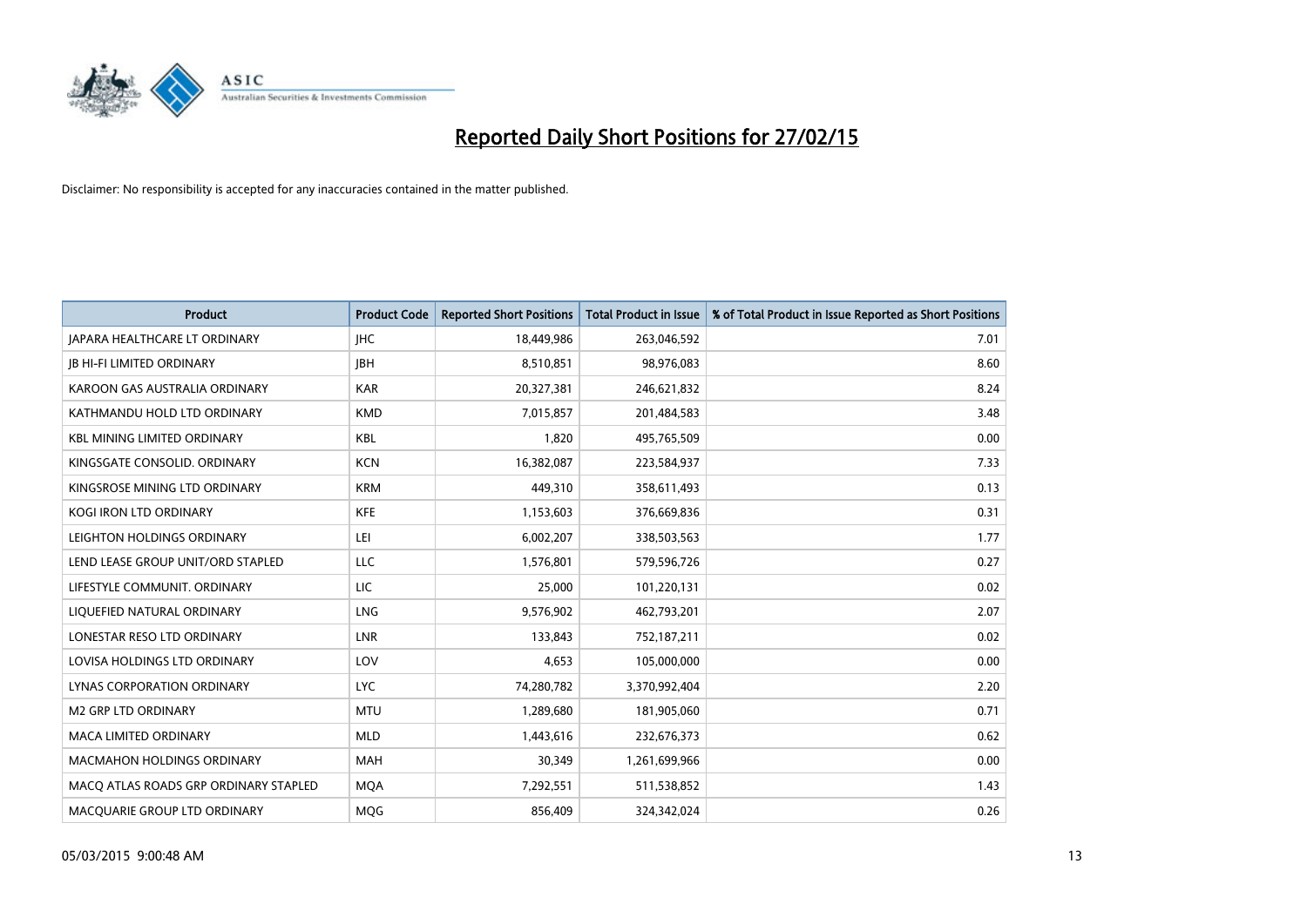

| <b>Product</b>                       | <b>Product Code</b> | <b>Reported Short Positions</b> | <b>Total Product in Issue</b> | % of Total Product in Issue Reported as Short Positions |
|--------------------------------------|---------------------|---------------------------------|-------------------------------|---------------------------------------------------------|
| MAGELLAN FIN GRP LTD ORDINARY        | <b>MFG</b>          | 1,204,316                       | 159,818,691                   | 0.75                                                    |
| MAGELLAN FLAGSHIP ORDINARY           | <b>MFF</b>          | 145,000                         | 357,638,817                   | 0.04                                                    |
| MANTRA GROUP LTD ORDINARY            | <b>MTR</b>          | 4,267,587                       | 249,471,229                   | 1.71                                                    |
| <b>MATRIX C &amp; E LTD ORDINARY</b> | <b>MCE</b>          | 2,549,130                       | 94,555,428                    | 2.70                                                    |
| <b>MAVERICK DRILLING ORDINARY</b>    | <b>MAD</b>          | 8,742                           | 545,000,115                   | 0.00                                                    |
| <b>MAXITRANS INDUSTRIES ORDINARY</b> | <b>MXI</b>          | 463,458                         | 185,075,653                   | 0.25                                                    |
| MAYNE PHARMA LTD ORDINARY            | <b>MYX</b>          | 9,524,776                       | 707,269,028                   | 1.35                                                    |
| MCMILLAN SHAKESPEARE ORDINARY        | <b>MMS</b>          | 233,873                         | 77,525,801                    | 0.30                                                    |
| MEDIBANK PRIVATE LTD ORDINARY        | <b>MPL</b>          | 19,256,132                      | 2,754,003,240                 | 0.70                                                    |
| MEDUSA MINING LTD ORDINARY           | <b>MML</b>          | 6,835,895                       | 207,794,301                   | 3.29                                                    |
| MELBOURNE IT LIMITED ORDINARY        | <b>MLB</b>          | 1,822                           | 92,944,392                    | 0.00                                                    |
| MEO AUSTRALIA LTD ORDINARY           | <b>MEO</b>          | 411,000                         | 750,488,387                   | 0.05                                                    |
| MERIDIAN ENERGY INSTALMENT RECEIPTS  | <b>MEZCA</b>        | 200,000                         | 1,255,413,626                 | 0.02                                                    |
| MESOBLAST LIMITED ORDINARY           | <b>MSB</b>          | 17,570,093                      | 324,201,029                   | 5.42                                                    |
| METALS X LIMITED ORDINARY            | <b>MLX</b>          | 67,066                          | 416,010,939                   | 0.02                                                    |
| METCASH LIMITED ORDINARY             | <b>MTS</b>          | 118,038,692                     | 928,357,876                   | 12.71                                                   |
| METMINCO LIMITED ORDINARY            | <b>MNC</b>          | 32,000                          | 1,930,851,856                 | 0.00                                                    |
| MIGHTY RIVER POWER ORDINARY          | <b>MYT</b>          | 1,761,235                       | 1,400,012,517                 | 0.13                                                    |
| MINCOR RESOURCES NL ORDINARY         | <b>MCR</b>          | 22,893                          | 188,208,274                   | 0.01                                                    |
| MINEMAKERS LIMITED ORDINARY          | <b>MAK</b>          | 31,800                          | 246,204,006                   | 0.01                                                    |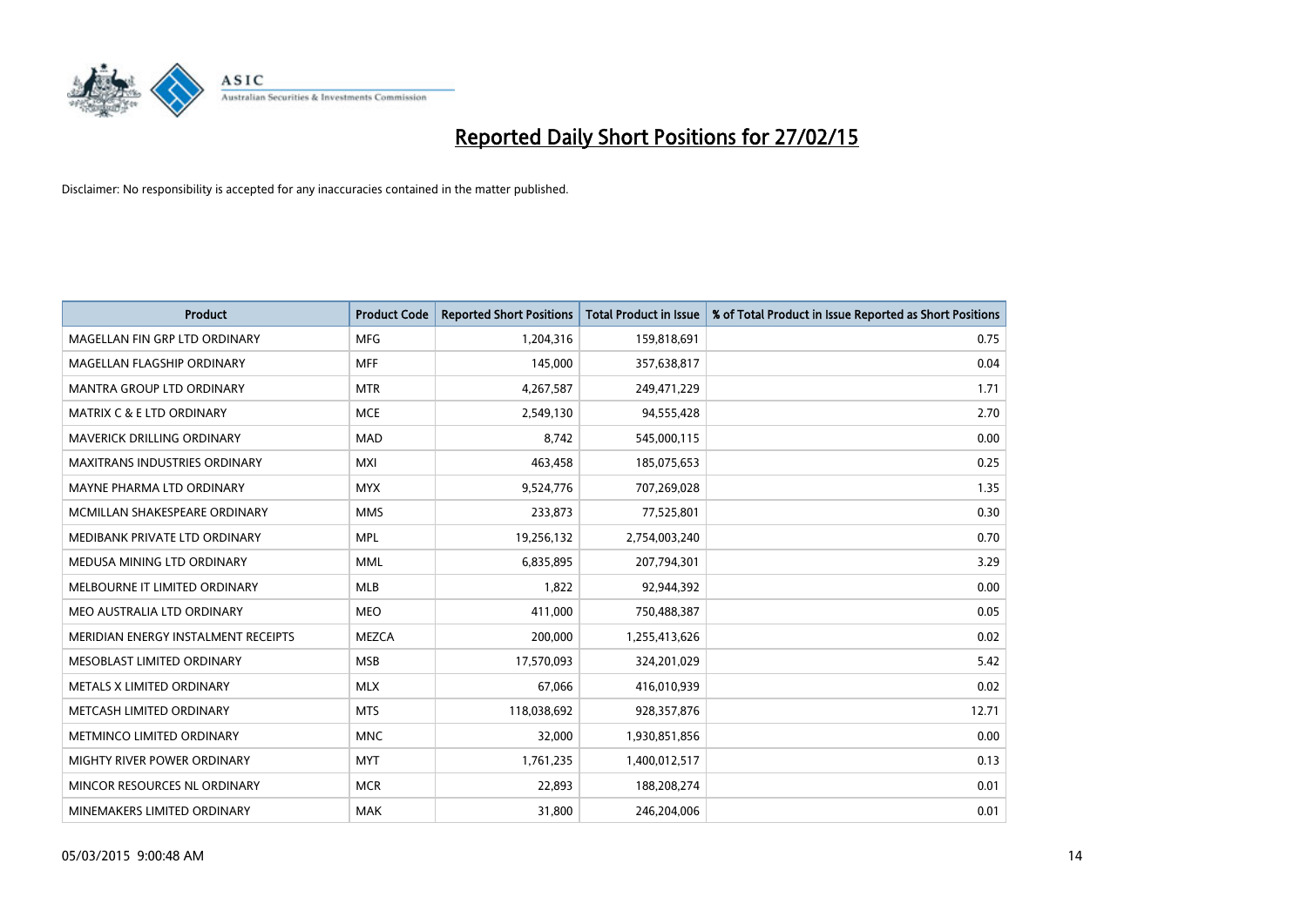

| <b>Product</b>                     | <b>Product Code</b> | <b>Reported Short Positions</b> | <b>Total Product in Issue</b> | % of Total Product in Issue Reported as Short Positions |
|------------------------------------|---------------------|---------------------------------|-------------------------------|---------------------------------------------------------|
| MINERAL DEPOSITS ORDINARY          | <b>MDL</b>          | 1,237,567                       | 103,676,341                   | 1.19                                                    |
| MINERAL RESOURCES. ORDINARY        | <b>MIN</b>          | 16,394,638                      | 187,270,274                   | 8.75                                                    |
| MIRABELA NICKEL LTD ORDINARY       | <b>MBN</b>          | 2,012,125                       | 929,710,216                   | 0.22                                                    |
| MIRVAC GROUP STAPLED SECURITIES    | <b>MGR</b>          | 5,215,479                       | 3,697,197,370                 | 0.14                                                    |
| MMAOFFSHOR ORDINARY                | <b>MRM</b>          | 18,843,213                      | 368,666,221                   | 5.11                                                    |
| MOLOPO ENERGY LTD ORDINARY         | <b>MPO</b>          | 30,833                          | 248,832,798                   | 0.01                                                    |
| <b>MONADELPHOUS GROUP ORDINARY</b> | <b>MND</b>          | 8,157,409                       | 92,998,380                    | 8.77                                                    |
| MONASH IVF GROUP LTD ORDINARY      | <b>MVF</b>          | 1,135,248                       | 231,081,089                   | 0.49                                                    |
| MORTGAGE CHOICE LTD ORDINARY       | <b>MOC</b>          | 24,879                          | 124,216,248                   | 0.02                                                    |
| <b>MOUNT GIBSON IRON ORDINARY</b>  | MGX                 | 64,444,344                      | 1,090,805,085                 | 5.91                                                    |
| MULTIPLEX SITES SITES              | <b>MXUPA</b>        | 2,242                           | 4,500,000                     | 0.05                                                    |
| MYER HOLDINGS LTD ORDINARY         | <b>MYR</b>          | 112,356,215                     | 585,689,551                   | 19.18                                                   |
| NANOSONICS LIMITED ORDINARY        | <b>NAN</b>          | 483,855                         | 264,362,826                   | 0.18                                                    |
| NATIONAL AUST. BANK ORDINARY       | <b>NAB</b>          | 10,339,601                      | 2,421,097,548                 | 0.43                                                    |
| NATIONAL STORAGE STAPLED           | <b>NSR</b>          | 1,229,590                       | 295,631,660                   | 0.42                                                    |
| NAVITAS LIMITED ORDINARY           | <b>NVT</b>          | 4,618,119                       | 376,037,813                   | 1.23                                                    |
| NEARMAP LTD ORDINARY               | <b>NEA</b>          | 2,139,142                       | 348,196,101                   | 0.61                                                    |
| NEOMETALS LTD ORDINARY             | <b>NMT</b>          | 1,015                           | 502,212,757                   | 0.00                                                    |
| NEON ENERGY LIMITED ORDINARY       | <b>NEN</b>          | 13,244                          | 553,037,848                   | 0.00                                                    |
| NEW HOPE CORPORATION ORDINARY      | <b>NHC</b>          | 880,309                         | 830,999,449                   | 0.11                                                    |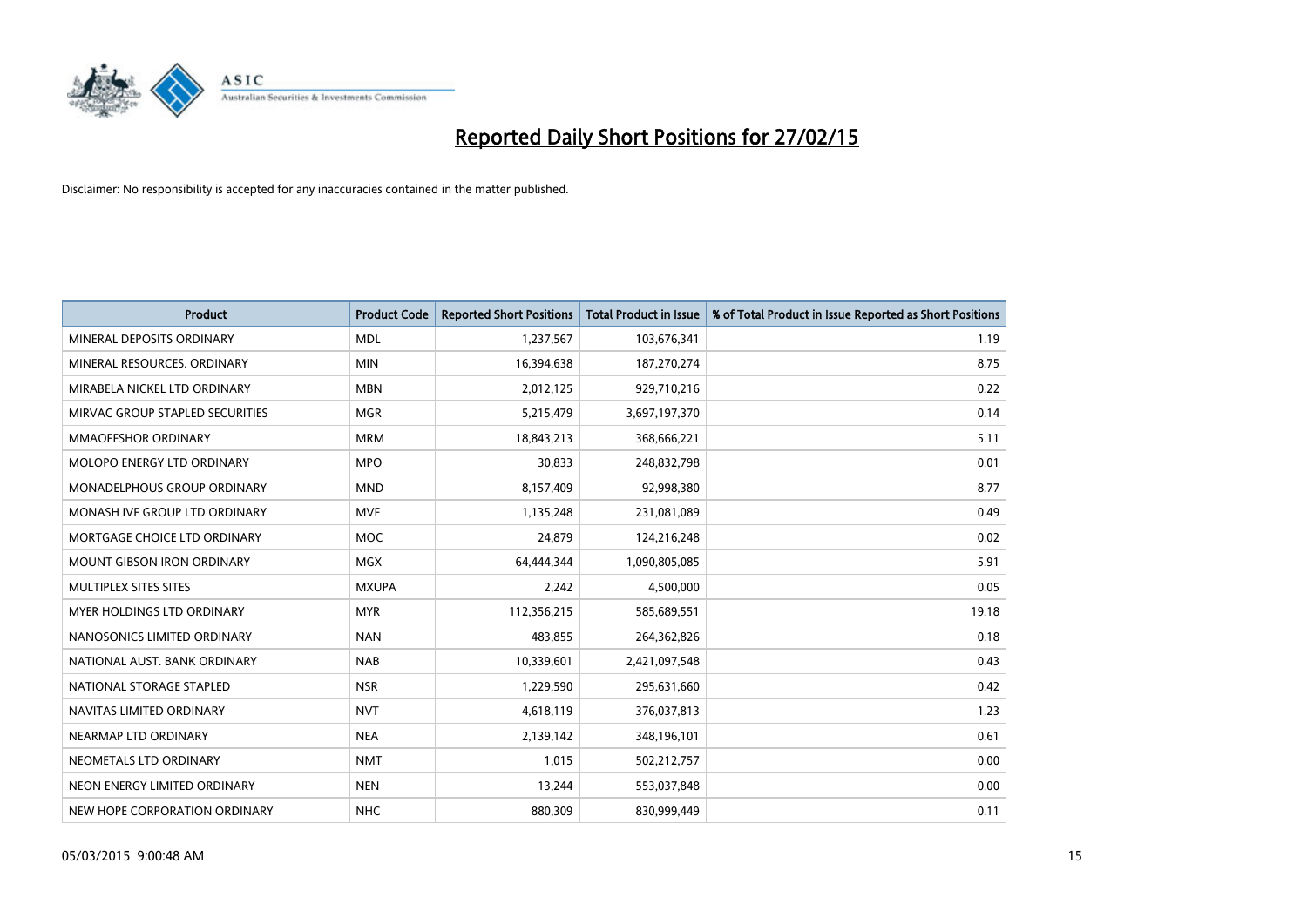

| <b>Product</b>                         | <b>Product Code</b> | <b>Reported Short Positions</b> | <b>Total Product in Issue</b> | % of Total Product in Issue Reported as Short Positions |
|----------------------------------------|---------------------|---------------------------------|-------------------------------|---------------------------------------------------------|
| NEWCREST MINING ORDINARY               | <b>NCM</b>          | 6,479,290                       | 766,510,971                   | 0.85                                                    |
| NEWS CORP A NON-VOTING CDI             | <b>NWSLV</b>        | 335                             | 2,513,551                     | 0.01                                                    |
| NEWS CORP B VOTING CDI                 | <b>NWS</b>          | 1,993,854                       | 39,943,353                    | 4.99                                                    |
| NEWSAT LIMITED ORDINARY                | <b>NWT</b>          | 2,379,987                       | 643,874,841                   | 0.37                                                    |
| NEXTDC LIMITED ORDINARY                | <b>NXT</b>          | 16,302,921                      | 193,154,486                   | 8.44                                                    |
| NEXUS ENERGY LIMITED ORDINARY          | <b>NXS</b>          | 58,176                          | 1,330,219,459                 | 0.00                                                    |
| NIB HOLDINGS LIMITED ORDINARY          | <b>NHF</b>          | 154,274                         | 439,004,182                   | 0.04                                                    |
| NINE ENTERTAINMENT ORDINARY            | <b>NEC</b>          | 22,747,253                      | 940,295,023                   | 2.42                                                    |
| NOBLE MINERAL RES ORDINARY             | <b>NMG</b>          | 2,365,726                       | 666,397,952                   | 0.36                                                    |
| NORTHERN IRON LTD ORDINARY             | <b>NFE</b>          | 10,000                          | 484,405,314                   | 0.00                                                    |
| NORTHERN MANGANESE ORDINARY            | <b>NTM</b>          | 81,200                          | 103,050,529                   | 0.08                                                    |
| NORTHERN STAR ORDINARY                 | <b>NST</b>          | 7,978,710                       | 592,361,953                   | 1.35                                                    |
| NOVION PROPERTY GRP STAPLED SECURITIES | <b>NVN</b>          | 40,416,751                      | 3,050,627,717                 | 1.32                                                    |
| NRW HOLDINGS LIMITED ORDINARY          | <b>NWH</b>          | 15,633,192                      | 278,888,011                   | 5.61                                                    |
| NUFARM LIMITED ORDINARY                | <b>NUF</b>          | 4,797,998                       | 264,948,132                   | 1.81                                                    |
| NUPLEX INDUSTRIES ORDINARY             | <b>NPX</b>          | 1,000                           | 198,125,827                   | 0.00                                                    |
| OCEANAGOLD CORP. CHESS DEPOSITARY INT  | <b>OGC</b>          | 457,648                         | 301,520,186                   | 0.15                                                    |
| OIL SEARCH LTD ORDINARY                | OSH                 | 17,757,292                      | 1,522,692,587                 | 1.17                                                    |
| OM HOLDINGS LIMITED ORDINARY           | <b>OMH</b>          | 58,082                          | 733,423,337                   | 0.01                                                    |
| OOH!MEDIA LIMITED ORDINARY             | OML                 | 617,955                         | 149,882,534                   | 0.41                                                    |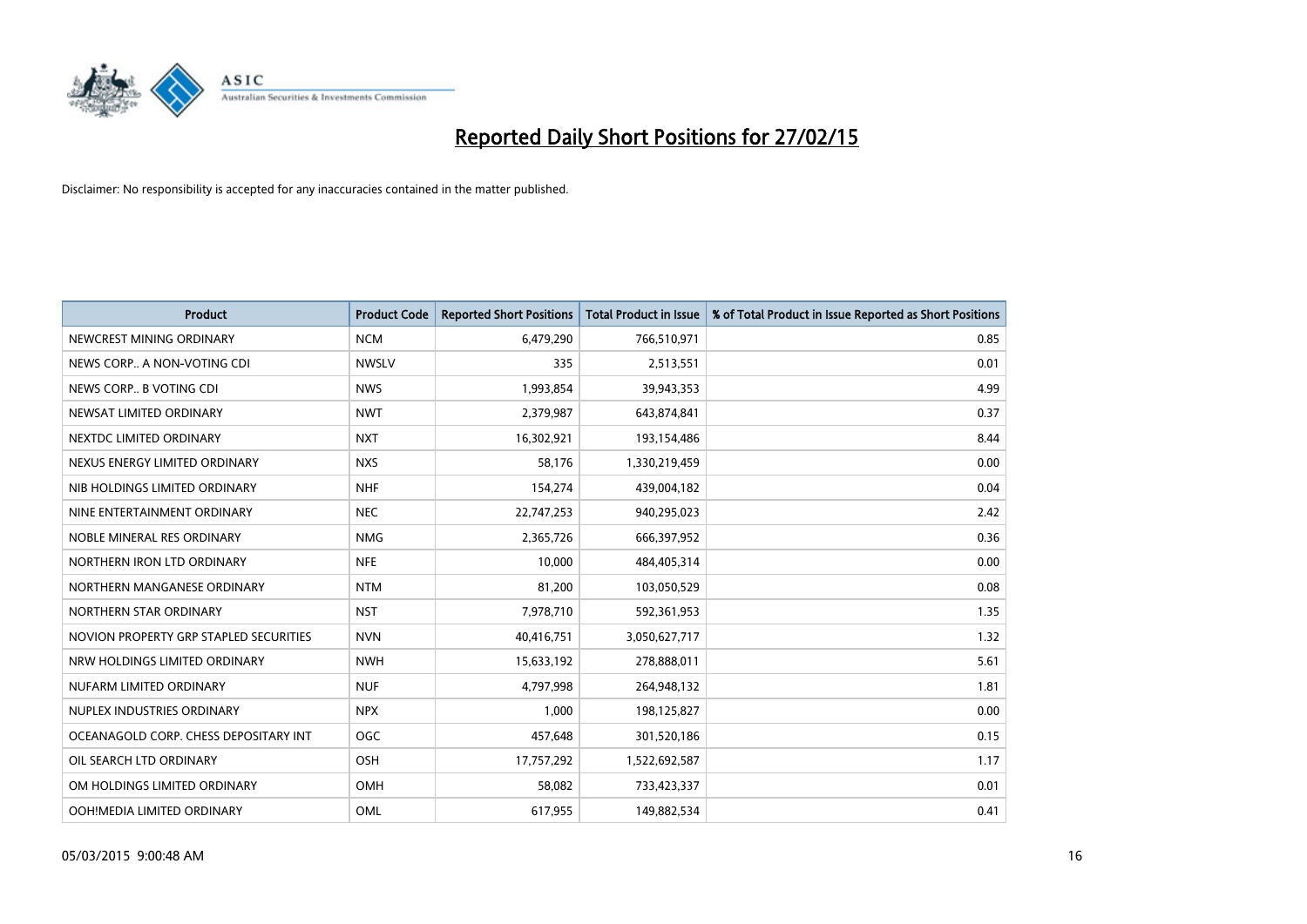

| Product                       | <b>Product Code</b> | <b>Reported Short Positions</b> | <b>Total Product in Issue</b> | % of Total Product in Issue Reported as Short Positions |
|-------------------------------|---------------------|---------------------------------|-------------------------------|---------------------------------------------------------|
| ORICA LIMITED ORDINARY        | ORI                 | 28,869,017                      | 372,743,291                   | 7.75                                                    |
| ORIGIN ENERGY ORDINARY        | <b>ORG</b>          | 12,125,880                      | 1,106,314,634                 | 1.10                                                    |
| OROCOBRE LIMITED ORDINARY     | <b>ORE</b>          | 1,458,497                       | 147,360,623                   | 0.99                                                    |
| ORORA LIMITED ORDINARY        | <b>ORA</b>          | 1,012,831                       | 1,206,684,923                 | 0.08                                                    |
| OROTONGROUP LIMITED ORDINARY  | ORL                 | 72,443                          | 40,880,902                    | 0.18                                                    |
| OTTO ENERGY LIMITED ORDINARY  | <b>OEL</b>          | 1                               | 1,155,790,071                 | 0.00                                                    |
| OZ MINERALS ORDINARY          | OZL                 | 3,298,876                       | 303,470,022                   | 1.09                                                    |
| OZFOREX GROUP LTD ORDINARY    | <b>OFX</b>          | 9,584,098                       | 240,000,000                   | 3.99                                                    |
| PACIFIC BRANDS ORDINARY       | <b>PBG</b>          | 73,041,223                      | 917,226,291                   | 7.96                                                    |
| PACIFIC SMILES GRP ORDINARY   | <b>PSQ</b>          | 133,000                         | 151,993,395                   | 0.09                                                    |
| PACT GROUP HLDGS LTD ORDINARY | PGH                 | 773,317                         | 294,145,019                   | 0.26                                                    |
| PALADIN ENERGY LTD ORDINARY   | <b>PDN</b>          | 59,276,586                      | 1,666,927,668                 | 3.56                                                    |
| PANAUST LIMITED ORDINARY      | <b>PNA</b>          | 4,715,601                       | 637,071,326                   | 0.74                                                    |
| PANORAMIC RESOURCES ORDINARY  | PAN                 | 1,746,353                       | 321,424,015                   | 0.54                                                    |
| PANTERRA GOLD LTD ORDINARY    | PGI                 | $\mathbf{1}$                    | 84,812,720                    | 0.00                                                    |
| PAPERLINX LIMITED ORDINARY    | <b>PPX</b>          | 57,743                          | 665,181,261                   | 0.01                                                    |
| PATTIES FOODS LTD ORDINARY    | PFL                 | 157                             | 139,234,153                   | 0.00                                                    |
| PEET LIMITED ORDINARY         | <b>PPC</b>          | 13,990                          | 484,853,684                   | 0.00                                                    |
| PENINSULA ENERGY LTD ORDINARY | <b>PEN</b>          | $\mathbf{1}$                    | 6,906,809,008                 | 0.00                                                    |
| PERPETUAL LIMITED ORDINARY    | PPT                 | 1,090,495                       | 46,574,426                    | 2.34                                                    |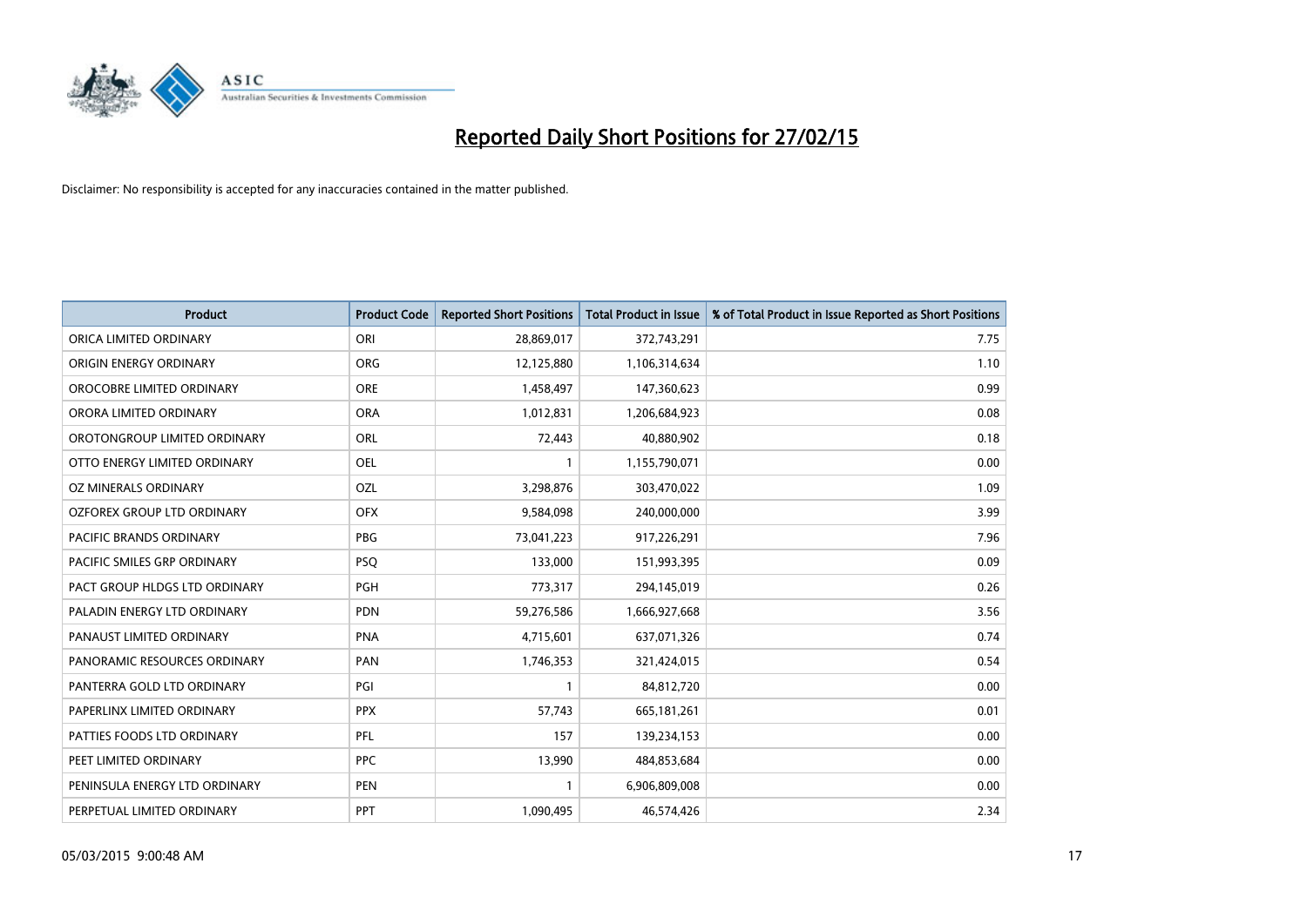

| <b>Product</b>                    | <b>Product Code</b> | <b>Reported Short Positions</b> | <b>Total Product in Issue</b> | % of Total Product in Issue Reported as Short Positions |
|-----------------------------------|---------------------|---------------------------------|-------------------------------|---------------------------------------------------------|
| PERSEUS MINING LTD ORDINARY       | PRU                 | 15,918,707                      | 526,656,401                   | 3.02                                                    |
| PHARMAXIS LTD ORDINARY            | <b>PXS</b>          | 8,777                           | 310,621,349                   | 0.00                                                    |
| PLATINUM ASSET ORDINARY           | <b>PTM</b>          | 3,768,902                       | 582,633,829                   | 0.65                                                    |
| PLATINUM AUSTRALIA ORDINARY       | <b>PLA</b>          | 836,127                         | 504,968,043                   | 0.17                                                    |
| PLATINUM CAPITAL LTD ORDINARY     | <b>PMC</b>          | 93,197                          | 232,190,254                   | 0.04                                                    |
| PMP LIMITED ORDINARY              | <b>PMP</b>          | 27,581                          | 323,781,124                   | 0.01                                                    |
| POSEIDON NICK LTD ORDINARY        | <b>POS</b>          | 1,648,270                       | 683,588,322                   | 0.24                                                    |
| PRANA BIOTECHNOLOGY ORDINARY      | PBT                 | 2,117,126                       | 527,107,470                   | 0.40                                                    |
| PREMIER INVESTMENTS ORDINARY      | <b>PMV</b>          | 342,675                         | 155,900,075                   | 0.22                                                    |
| PRIMARY HEALTH CARE ORDINARY      | <b>PRY</b>          | 49,913,422                      | 512,130,550                   | 9.75                                                    |
| PRIME MEDIA GRP LTD ORDINARY      | <b>PRT</b>          | 116,502                         | 366,330,303                   | 0.03                                                    |
| PROGRAMMED ORDINARY               | <b>PRG</b>          | 505,920                         | 118,651,911                   | 0.43                                                    |
| PROMESA LIMITED ORDINARY          | <b>PRA</b>          | 2,748,713                       | 384,412,465                   | 0.72                                                    |
| PURA VIDA ENERGY NL ORDINARY      | <b>PVD</b>          | 233,000                         | 147,381,883                   | 0.16                                                    |
| QANTAS AIRWAYS ORDINARY           | QAN                 | 874,589                         | 2,196,330,250                 | 0.04                                                    |
| OBE INSURANCE GROUP ORDINARY      | <b>OBE</b>          | 12,138,829                      | 1,364,945,301                 | 0.89                                                    |
| <b>QUBE HOLDINGS LTD ORDINARY</b> | QUB                 | 2,427,340                       | 1,054,428,076                 | 0.23                                                    |
| QUICKSTEP HOLDINGS ORDINARY       | OHL                 | 50.000                          | 397,679,021                   | 0.01                                                    |
| RAMSAY HEALTH CARE ORDINARY       | <b>RHC</b>          | 474,855                         | 202,081,252                   | 0.23                                                    |
| RCG CORPORATION LTD ORDINARY      | <b>RCG</b>          | 232,706                         | 268,408,625                   | 0.09                                                    |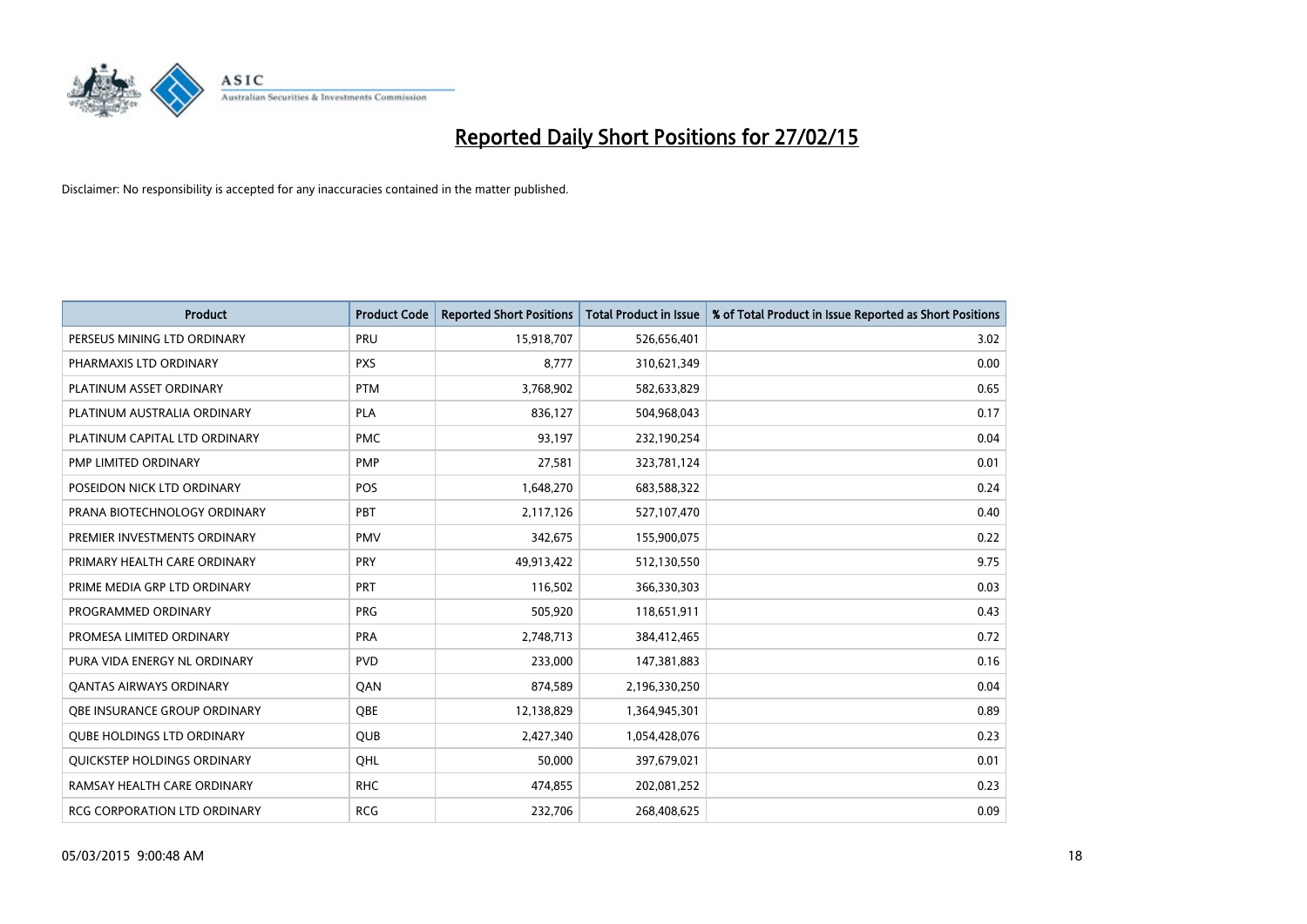

| <b>Product</b>                      | <b>Product Code</b> | <b>Reported Short Positions</b> | <b>Total Product in Issue</b> | % of Total Product in Issue Reported as Short Positions |
|-------------------------------------|---------------------|---------------------------------|-------------------------------|---------------------------------------------------------|
| <b>RCR TOMLINSON ORDINARY</b>       | <b>RCR</b>          | 733,042                         | 138,745,453                   | 0.53                                                    |
| <b>REA GROUP ORDINARY</b>           | <b>REA</b>          | 1,813,958                       | 131,714,699                   | 1.38                                                    |
| RECALL HOLDINGS LTD ORDINARY        | <b>REC</b>          | 464,139                         | 313,674,711                   | 0.15                                                    |
| <b>RECKON LIMITED ORDINARY</b>      | <b>RKN</b>          | 1,408,292                       | 112,084,762                   | 1.26                                                    |
| <b>RED 5 LIMITED ORDINARY</b>       | <b>RED</b>          | 174,739                         | 759,451,008                   | 0.02                                                    |
| <b>RED FORK ENERGY ORDINARY</b>     | <b>RFE</b>          | 6,811                           | 501,051,719                   | 0.00                                                    |
| REDBANK ENERGY LTD ORDINARY         | <b>AEJ</b>          | 13                              | 786,287                       | 0.00                                                    |
| REGIONAL EXPRESS ORDINARY           | <b>REX</b>          | 31,432                          | 110,154,375                   | 0.03                                                    |
| REGIS HEALTHCARE LTD ORDINARY       | <b>REG</b>          | 241,805                         | 300, 345, 797                 | 0.08                                                    |
| <b>REGIS RESOURCES ORDINARY</b>     | <b>RRL</b>          | 31,833,121                      | 499,781,595                   | 6.37                                                    |
| RESMED INC CDI 10:1                 | <b>RMD</b>          | 4,392,954                       | 1,403,838,170                 | 0.31                                                    |
| RESOLUTE MINING ORDINARY            | <b>RSG</b>          | 5,339,824                       | 641,189,223                   | 0.83                                                    |
| <b>RESOURCE GENERATION ORDINARY</b> | <b>RES</b>          | $\mathbf{1}$                    | 581,380,338                   | 0.00                                                    |
| RETAIL FOOD GROUP ORDINARY          | <b>RFG</b>          | 1,374,764                       | 159,833,303                   | 0.86                                                    |
| REX MINERALS LIMITED ORDINARY       | <b>RXM</b>          | 818,031                         | 220,519,784                   | 0.37                                                    |
| RIDLEY CORPORATION ORDINARY         | <b>RIC</b>          | 3,493                           | 307,817,071                   | 0.00                                                    |
| RIO TINTO LIMITED ORDINARY          | <b>RIO</b>          | 5,567,156                       | 435,758,720                   | 1.28                                                    |
| ROC OIL COMPANY ORDINARY            | <b>ROC</b>          | 359,692                         | 687,618,400                   | 0.05                                                    |
| ROX RESOURCES ORDINARY              | <b>RXL</b>          | 5,523,255                       | 849,673,095                   | 0.65                                                    |
| ROYAL WOLF HOLDINGS ORDINARY        | <b>RWH</b>          | 181,790                         | 100,387,052                   | 0.18                                                    |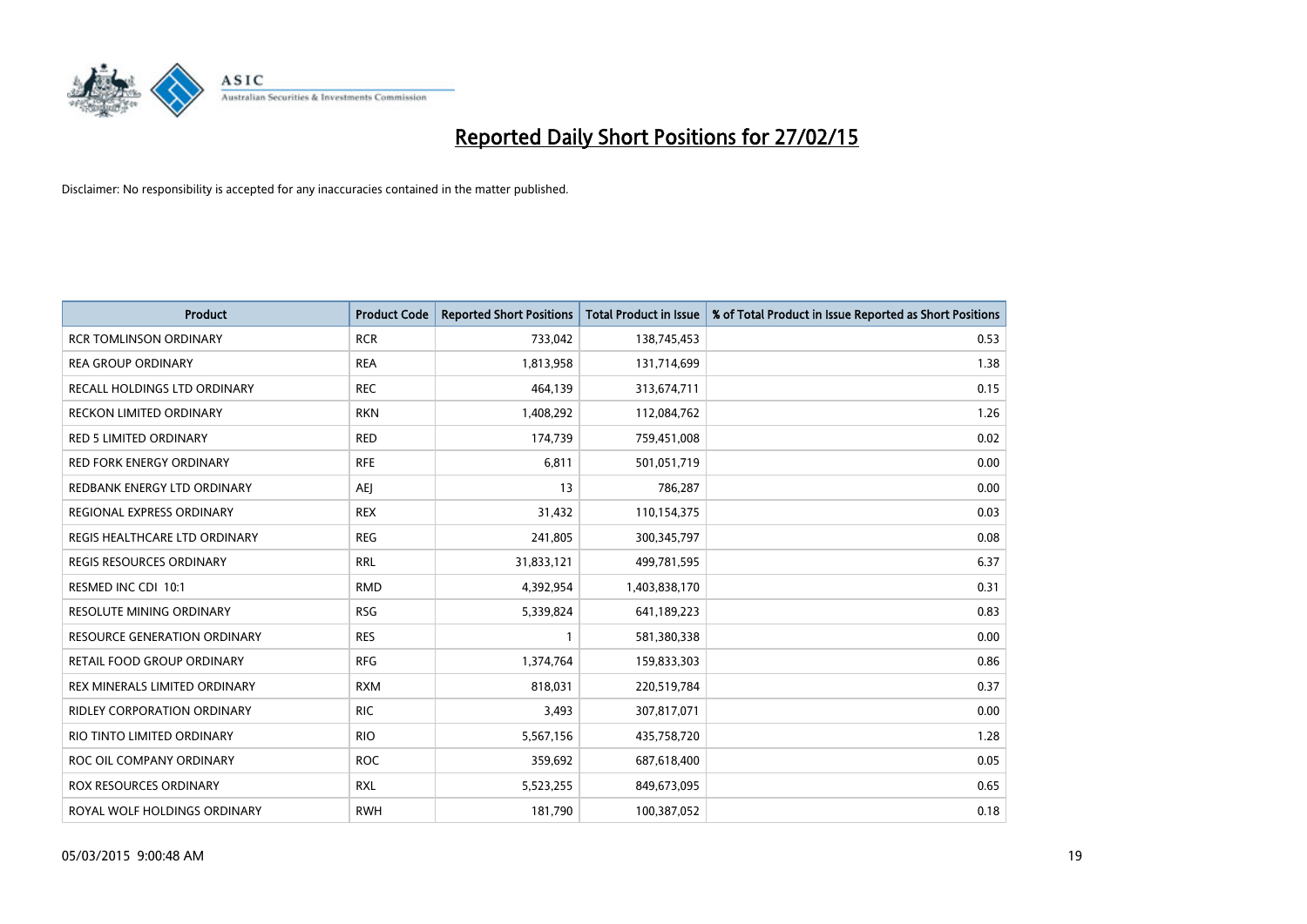

| <b>Product</b>                        | <b>Product Code</b> | <b>Reported Short Positions</b> | <b>Total Product in Issue</b> | % of Total Product in Issue Reported as Short Positions |
|---------------------------------------|---------------------|---------------------------------|-------------------------------|---------------------------------------------------------|
| SAI GLOBAL LIMITED ORDINARY           | SAI                 | 813,092                         | 211,761,727                   | 0.38                                                    |
| SALMAT LIMITED ORDINARY               | <b>SLM</b>          | 10,532                          | 159,812,799                   | 0.01                                                    |
| SAMSON OIL & GAS LTD ORDINARY         | SSN                 | 2,599,520                       | 2,837,782,022                 | 0.09                                                    |
| SANDFIRE RESOURCES ORDINARY           | <b>SFR</b>          | 3,103,702                       | 156,428,011                   | 1.98                                                    |
| SANTOS LTD ORDINARY                   | <b>STO</b>          | 21,028,478                      | 982,396,796                   | 2.14                                                    |
| SARACEN MINERAL ORDINARY              | SAR                 | 1,957,946                       | 792,784,738                   | 0.25                                                    |
| SCA PROPERTY GROUP STAPLED SECURITIES | <b>SCP</b>          | 8,675,042                       | 650,839,582                   | 1.33                                                    |
| <b>SCENTRE GRP STAPLED</b>            | SCG                 | 12,345,694                      | 5,324,296,678                 | 0.23                                                    |
| SEDGMAN LIMITED ORDINARY              | <b>SDM</b>          | 1,156,884                       | 227,059,277                   | 0.51                                                    |
| SEEK LIMITED ORDINARY                 | <b>SEK</b>          | 11,301,526                      | 342,629,192                   | 3.30                                                    |
| SELECT HARVESTS ORDINARY              | SHV                 | 294,181                         | 70,940,874                    | 0.41                                                    |
| SENEX ENERGY LIMITED ORDINARY         | <b>SXY</b>          | 86,074,404                      | 1,149,657,377                 | 7.49                                                    |
| SEVEN GROUP HOLDINGS ORDINARY         | <b>SVW</b>          | 7,833,657                       | 296,260,281                   | 2.64                                                    |
| SEVEN WEST MEDIA LTD ORDINARY         | SWM                 | 33,681,823                      | 999,160,872                   | 3.37                                                    |
| SEYMOUR WHYTE LTD ORDINARY            | SWL                 | 29,064                          | 87,647,595                    | 0.03                                                    |
| SG FLEET GROUP LTD ORDINARY           | SGF                 | 500,000                         | 242,691,826                   | 0.21                                                    |
| SHINE CORPORATE ORDINARY              | SHJ                 | 35,045                          | 172,400,081                   | 0.02                                                    |
| SIGMA PHARMACEUTICAL ORDINARY         | <b>SIP</b>          | 11,535,607                      | 1,093,424,867                 | 1.05                                                    |
| SILEX SYSTEMS ORDINARY                | <b>SLX</b>          | 6,165,349                       | 170,467,339                   | 3.62                                                    |
| SILVER CHEF LIMITED ORDINARY          | SIV                 | 9,930                           | 29,640,865                    | 0.03                                                    |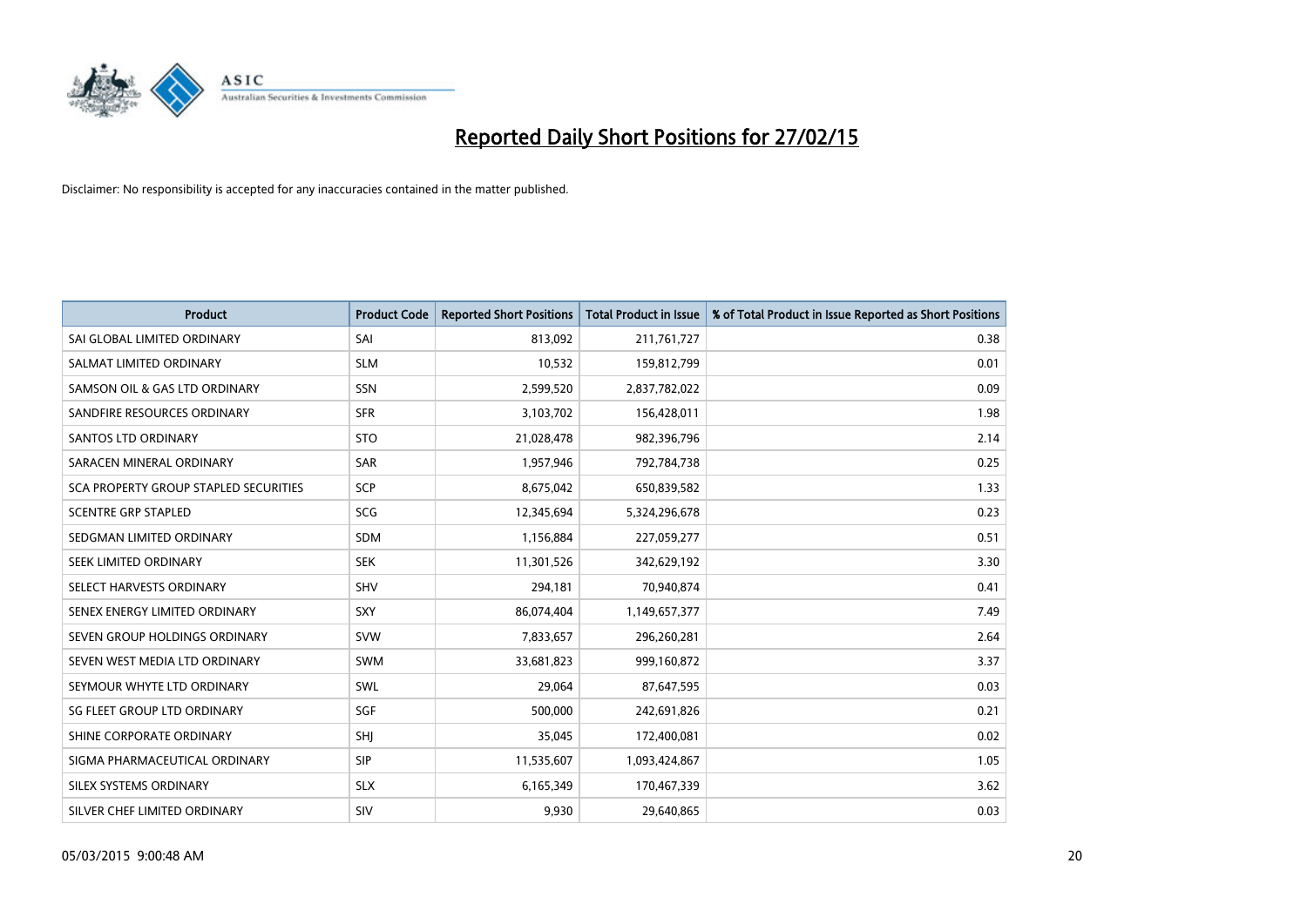

| <b>Product</b>                           | <b>Product Code</b> | <b>Reported Short Positions</b> | <b>Total Product in Issue</b> | % of Total Product in Issue Reported as Short Positions |
|------------------------------------------|---------------------|---------------------------------|-------------------------------|---------------------------------------------------------|
| SILVER LAKE RESOURCE ORDINARY            | <b>SLR</b>          | 18,775,339                      | 503,233,971                   | 3.73                                                    |
| SIMONDS GRP LTD ORDINARY                 | <b>SIO</b>          | 656,557                         | 151,412,268                   | 0.43                                                    |
| SIMS METAL MGMT LTD ORDINARY             | SGM                 | 17,523,925                      | 204,703,086                   | 8.56                                                    |
| SINGAPORE TELECOMM. CHESS DEPOSITARY INT | SGT                 | 5,732,580                       | 127,005,879                   | 4.51                                                    |
| SINO GAS ENERGY ORDINARY                 | <b>SEH</b>          | 9,795,397                       | 1,544,247,358                 | 0.63                                                    |
| SIRIUS RESOURCES NL ORDINARY             | <b>SIR</b>          | 12,302,746                      | 341,638,269                   | 3.60                                                    |
| SIRTEX MEDICAL ORDINARY                  | <b>SRX</b>          | 33,812                          | 56,530,231                    | 0.06                                                    |
| SKILLED GROUP LTD ORDINARY               | <b>SKE</b>          | 2,538,295                       | 235,898,291                   | 1.08                                                    |
| <b>SKY NETWORK ORDINARY</b>              | <b>SKT</b>          | 187,010                         | 389,139,785                   | 0.05                                                    |
| SKYCITY ENT GRP LTD ORDINARY             | <b>SKC</b>          | 8,595,816                       | 587,472,741                   | 1.46                                                    |
| <b>SLATER &amp; GORDON ORDINARY</b>      | SGH                 | 3,962,422                       | 208,695,621                   | 1.90                                                    |
| SMS MANAGEMENT, ORDINARY                 | <b>SMX</b>          | 1,200,938                       | 69,318,017                    | 1.73                                                    |
| SONIC HEALTHCARE ORDINARY                | SHL                 | 4,311,794                       | 401,401,556                   | 1.07                                                    |
| SOUL PATTINSON (W.H) ORDINARY            | SOL                 | 27,612                          | 239,395,320                   | 0.01                                                    |
| SPARK INFRASTRUCTURE STAPLED US PROHIBT. | SKI                 | 22,827,841                      | 1,466,360,128                 | 1.56                                                    |
| SPARK NEW ZEALAND ORDINARY               | <b>SPK</b>          | 6,810,504                       | 1,834,775,347                 | 0.37                                                    |
| SPDR 200 FUND ETF UNITS                  | <b>STW</b>          | 13,533                          | 47,705,598                    | 0.03                                                    |
| SPECIALTY FASHION ORDINARY               | <b>SFH</b>          | 31,994                          | 192,236,121                   | 0.02                                                    |
| SPOTLESS GRP HLD LTD ORDINARY            | <b>SPO</b>          | 26,662,782                      | 1,098,290,178                 | 2.43                                                    |
| ST BARBARA LIMITED ORDINARY              | <b>SBM</b>          | 7,453,325                       | 495,102,525                   | 1.51                                                    |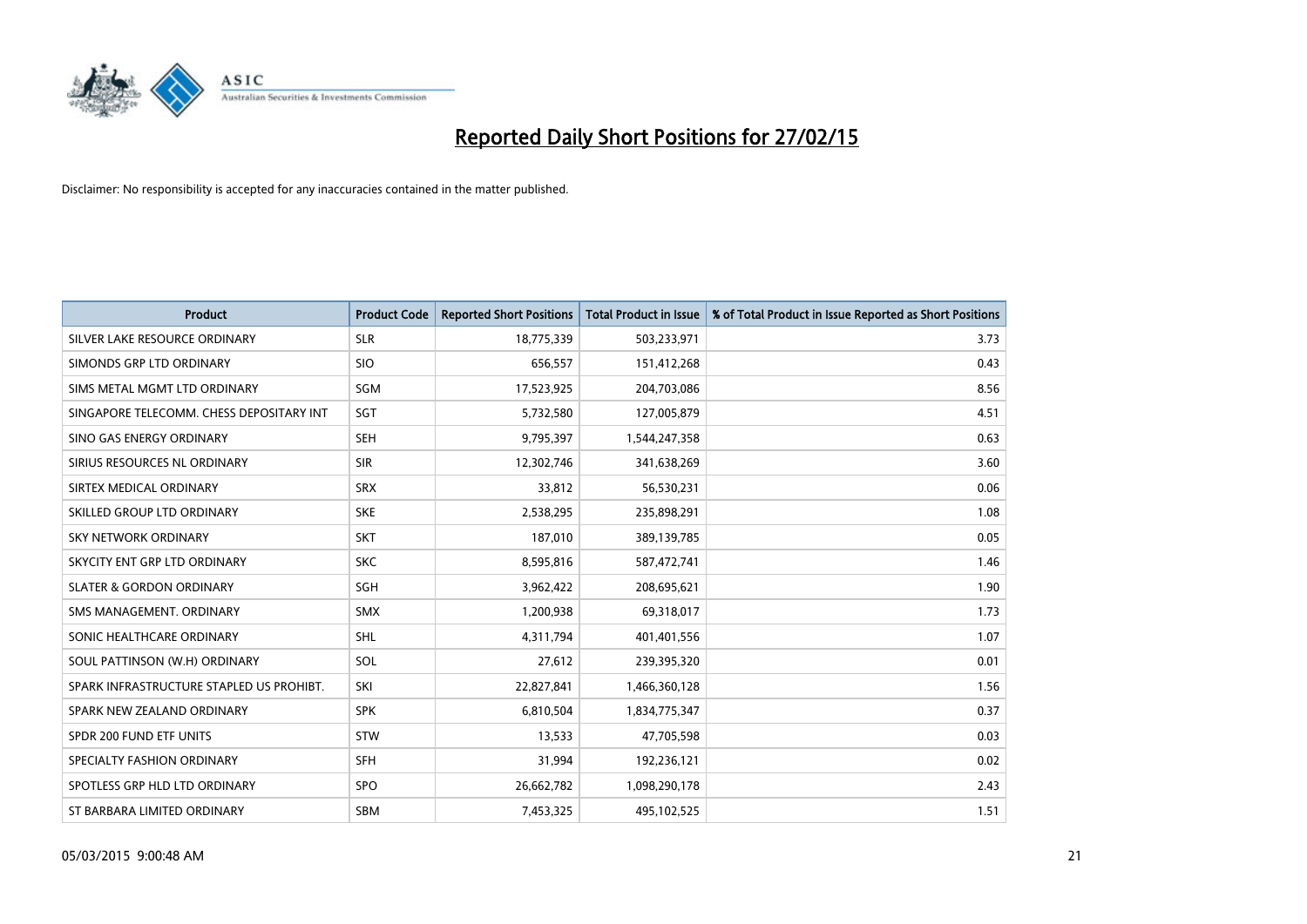

| <b>Product</b>                        | <b>Product Code</b> | <b>Reported Short Positions</b> | <b>Total Product in Issue</b> | % of Total Product in Issue Reported as Short Positions |
|---------------------------------------|---------------------|---------------------------------|-------------------------------|---------------------------------------------------------|
| STARPHARMA HOLDINGS ORDINARY          | SPL                 | 4,739,721                       | 319,138,501                   | 1.49                                                    |
| STEADFAST GROUP LTD ORDINARY          | <b>SDF</b>          | 17,200,819                      | 649,387,789                   | 2.65                                                    |
| STHN CROSS MEDIA ORDINARY             | <b>SXL</b>          | 18,886,557                      | 732,319,622                   | 2.58                                                    |
| STOCKLAND UNITS/ORD STAPLED           | <b>SGP</b>          | 4,732,099                       | 2,348,746,744                 | 0.20                                                    |
| STRAITS RES LTD. ORDINARY             | SRO                 | 20,212                          | 1,217,730,293                 | 0.00                                                    |
| <b>STW COMMUNICATIONS ORDINARY</b>    | SGN                 | 6,305,884                       | 409,699,000                   | 1.54                                                    |
| SUNCORP GROUP LTD ORDINARY            | <b>SUN</b>          | 5,304,081                       | 1,286,600,980                 | 0.41                                                    |
| SUNDANCE ENERGY ORDINARY              | <b>SEA</b>          | 6,114,899                       | 549,295,839                   | 1.11                                                    |
| SUNDANCE RESOURCES ORDINARY           | SDL                 | 48,134,928                      | 3,110,250,938                 | 1.55                                                    |
| SUNLAND GROUP LTD ORDINARY            | <b>SDG</b>          | 226,450                         | 181,710,087                   | 0.12                                                    |
| SUPER RET REP LTD ORDINARY            | SUL                 | 14,573,491                      | 197,030,571                   | 7.40                                                    |
| SURFSTITCH GROUP LTD ORDINARY         | <b>SRF</b>          | 2,854,590                       | 214,101,735                   | 1.33                                                    |
| SWICK MINING ORDINARY                 | <b>SWK</b>          | 50,000                          | 217,643,703                   | 0.02                                                    |
| SYD AIRPORT STAPLED US PROHIBIT.      | <b>SYD</b>          | 14,208,225                      | 2,216,216,041                 | 0.64                                                    |
| SYRAH RESOURCES ORDINARY              | <b>SYR</b>          | 1,306,623                       | 164,210,076                   | 0.80                                                    |
| TABCORP HOLDINGS LTD NEW              | <b>TAHN</b>         | 15,068                          | 38,509,097                    | 0.04                                                    |
| TABCORP HOLDINGS LTD ORDINARY         | <b>TAH</b>          | 12,082,060                      | 765,652,364                   | 1.58                                                    |
| TABCORP HOLDINGS LTD RTS23FEB15 FORUS | <b>TAHR</b>         | 6,635                           | 63,804,363                    | 0.01                                                    |
| TAP OIL LIMITED ORDINARY              | <b>TAP</b>          | 283,735                         | 243,186,639                   | 0.12                                                    |
| TASSAL GROUP LIMITED ORDINARY         | <b>TGR</b>          | 128,854                         | 146,897,115                   | 0.09                                                    |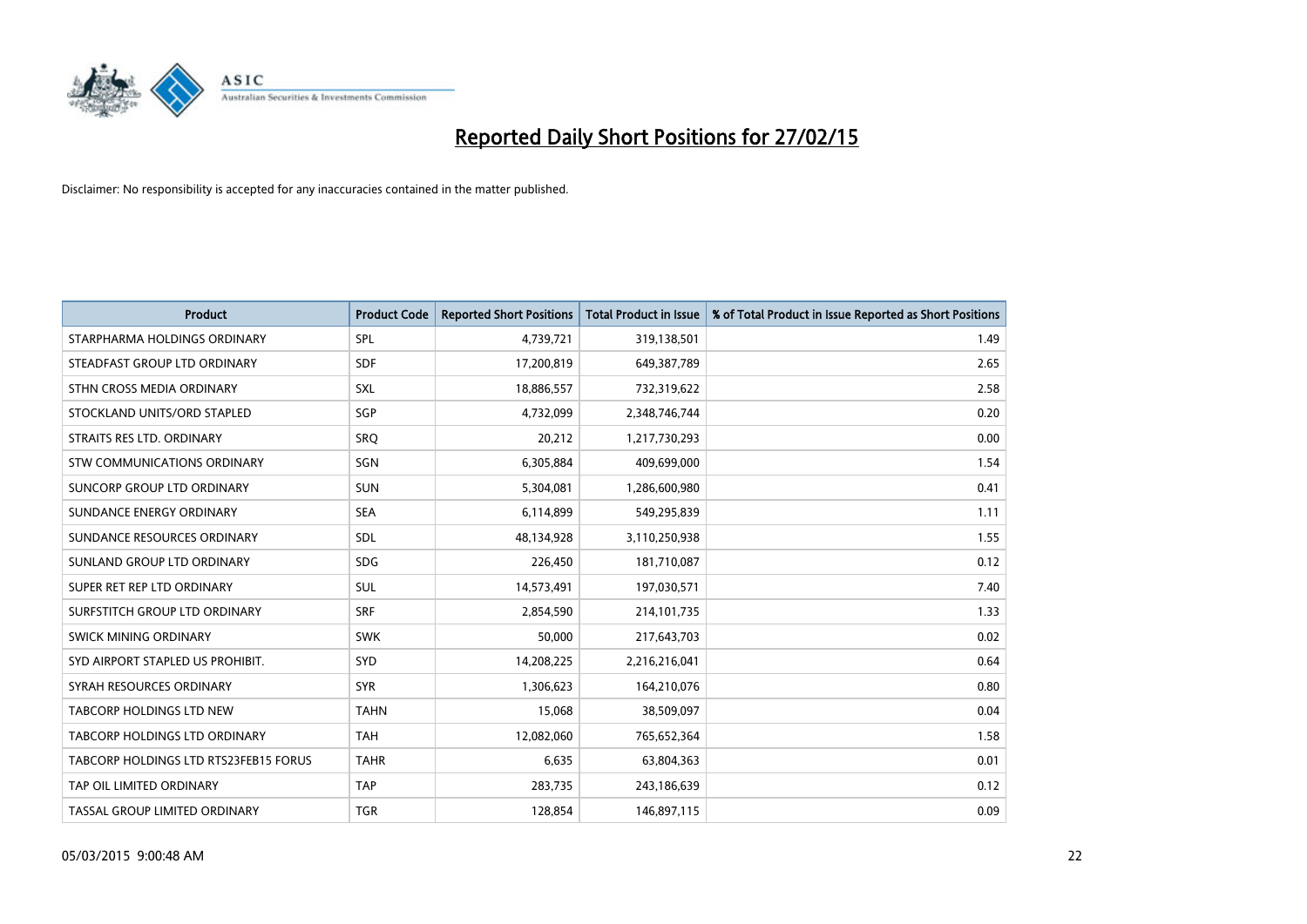

| <b>Product</b>                       | <b>Product Code</b> | <b>Reported Short Positions</b> | <b>Total Product in Issue</b> | % of Total Product in Issue Reported as Short Positions |
|--------------------------------------|---------------------|---------------------------------|-------------------------------|---------------------------------------------------------|
| <b>TATTS GROUP LTD ORDINARY</b>      | <b>TTS</b>          | 11,794,528                      | 1,445,759,948                 | 0.82                                                    |
| TECHNOLOGY ONE ORDINARY              | <b>TNE</b>          | 2,732,286                       | 309,209,455                   | 0.88                                                    |
| TELSTRA CORPORATION. ORDINARY        | <b>TLS</b>          | 31,466,354                      | 12,225,655,836                | 0.26                                                    |
| TEN NETWORK HOLDINGS ORDINARY        | <b>TEN</b>          | 105,847,394                     | 2,630,984,596                 | 4.02                                                    |
| TERANGA GOLD CORP CDI 1:1            | <b>TGZ</b>          | 1,374                           | 71,141,662                    | 0.00                                                    |
| TFS CORPORATION LTD ORDINARY         | <b>TFC</b>          | 12,335,305                      | 326,983,445                   | 3.77                                                    |
| THE REJECT SHOP ORDINARY             | <b>TRS</b>          | 1,075,029                       | 28,844,648                    | 3.73                                                    |
| THINK CHILDCARE EDU ORDINARY         | <b>TNK</b>          | 500,000                         | 39,600,000                    | 1.26                                                    |
| THORN GROUP LIMITED ORDINARY         | <b>TGA</b>          | 22,207                          | 151,337,839                   | 0.01                                                    |
| <b>TIGER RESOURCES ORDINARY</b>      | <b>TGS</b>          | 5,852,604                       | 1,143,541,406                 | 0.51                                                    |
| TOLL HOLDINGS LTD ORDINARY           | <b>TOL</b>          | 2,144,326                       | 717,437,878                   | 0.30                                                    |
| TORO ENERGY LIMITED ORDINARY         | <b>TOE</b>          | $\mathbf{1}$                    | 1,903,769,581                 | 0.00                                                    |
| <b>TOWER LIMITED ORDINARY</b>        | <b>TWR</b>          | 793                             | 178,145,130                   | 0.00                                                    |
| TOX FREE SOLUTIONS ORDINARY          | <b>TOX</b>          | 322,703                         | 133,752,359                   | 0.24                                                    |
| TPG TELECOM LIMITED ORDINARY         | <b>TPM</b>          | 15,182,115                      | 793,808,141                   | 1.91                                                    |
| TRADE ME GROUP ORDINARY              | <b>TME</b>          | 2,972,932                       | 396,830,595                   | 0.75                                                    |
| TRANSFIELD SERVICES ORDINARY         | <b>TSE</b>          | 3,407,755                       | 512,457,716                   | 0.66                                                    |
| TRANSPACIFIC INDUST. ORDINARY        | <b>TPI</b>          | 78,730,146                      | 1,579,699,505                 | 4.98                                                    |
| TRANSURBAN GROUP TRIPLE STAPLED SEC. | <b>TCL</b>          | 6,116,876                       | 1,914,461,916                 | 0.32                                                    |
| TREASURY GROUP ORDINARY              | <b>TRG</b>          | 126,662                         | 27,604,144                    | 0.46                                                    |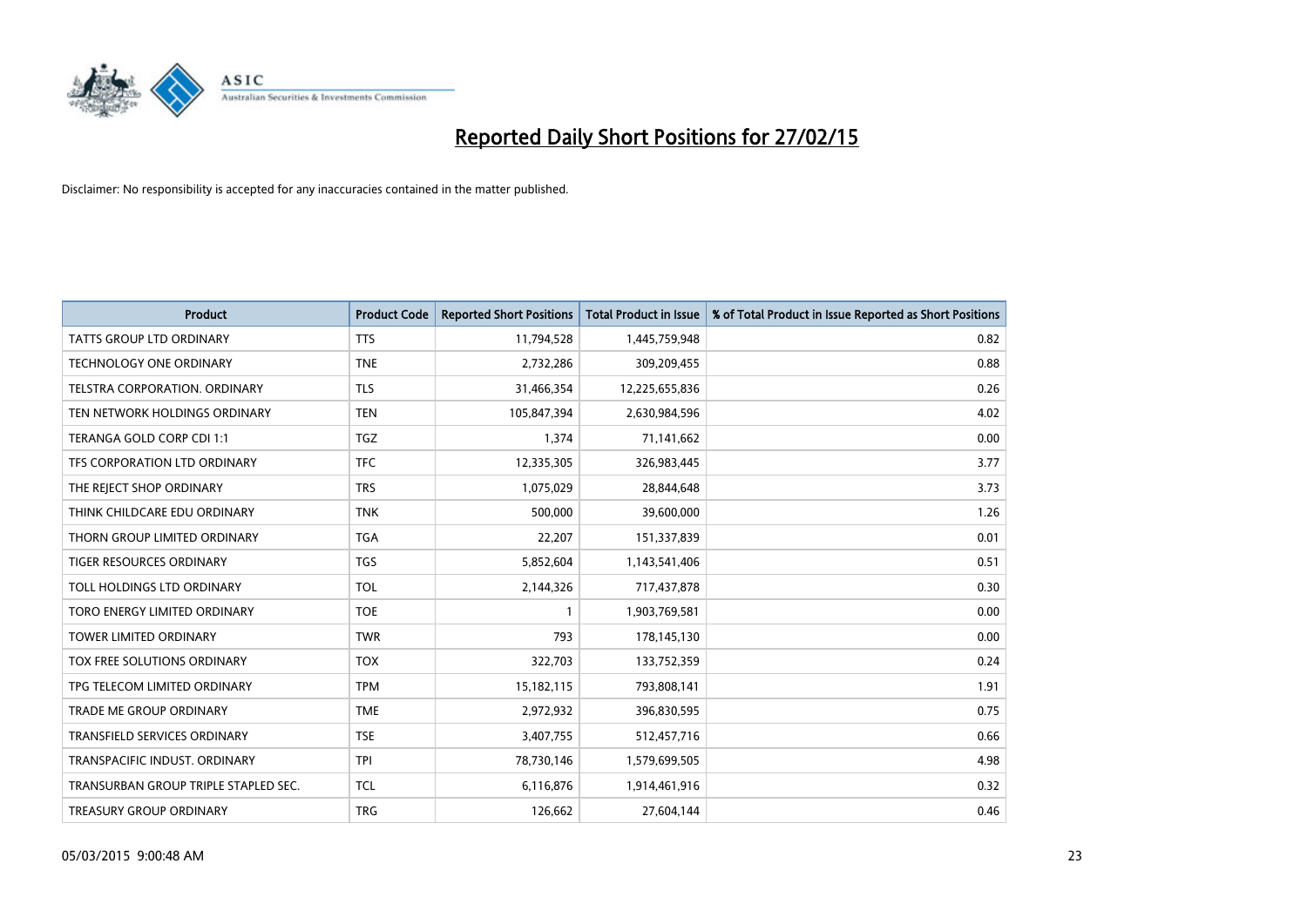

| <b>Product</b>                     | <b>Product Code</b> | <b>Reported Short Positions</b> | <b>Total Product in Issue</b> | % of Total Product in Issue Reported as Short Positions |
|------------------------------------|---------------------|---------------------------------|-------------------------------|---------------------------------------------------------|
| TREASURY WINE ESTATE ORDINARY      | <b>TWE</b>          | 11,442,537                      | 651,261,403                   | 1.76                                                    |
| TROY RESOURCES LTD ORDINARY        | <b>TRY</b>          | 3,628,630                       | 195,265,161                   | 1.86                                                    |
| UGL LIMITED ORDINARY               | UGL                 | 16,209,064                      | 166,511,240                   | 9.73                                                    |
| UNILIFE CORPORATION CDI 6:1        | <b>UNS</b>          | 120,084                         | 273,135,402                   | 0.04                                                    |
| UNITY MINING LTD ORDINARY          | <b>UML</b>          | 320,000                         | 1,140,312,866                 | 0.03                                                    |
| UXC LIMITED ORDINARY               | <b>UXC</b>          | 1,114,707                       | 331,590,518                   | 0.34                                                    |
| <b>VEDA GROUP LTD ORDINARY</b>     | <b>VED</b>          | 10,761,001                      | 842,055,406                   | 1.28                                                    |
| VILLAGE ROADSHOW LTD ORDINARY      | <b>VRL</b>          | 1,241,129                       | 159,515,151                   | 0.78                                                    |
| VIRGIN AUS HLDG LTD ORDINARY       | <b>VAH</b>          | 27,421,810                      | 3,524,912,131                 | 0.78                                                    |
| <b>VIRTUS HEALTH LTD ORDINARY</b>  | <b>VRT</b>          | 3,755,282                       | 79,885,938                    | 4.70                                                    |
| VISION EYE INSTITUTE ORDINARY      | <b>VEI</b>          | 1,700,667                       | 178,873,554                   | 0.95                                                    |
| <b>VOCATION LTD ORDINARY</b>       | <b>VET</b>          | 9,523,066                       | 230,000,000                   | 4.14                                                    |
| <b>VOCUS COMMS LTD ORDINARY</b>    | <b>VOC</b>          | 5,134,838                       | 105,441,949                   | 4.87                                                    |
| WAM CAPITAL LIMITED ORDINARY       | <b>WAM</b>          | 220                             | 345,405,201                   | 0.00                                                    |
| <b>WATPAC LIMITED ORDINARY</b>     | <b>WTP</b>          | 4,342,607                       | 189,258,397                   | 2.29                                                    |
| <b>WDS LIMITED ORDINARY</b>        | <b>WDS</b>          | 102,452                         | 144,740,614                   | 0.07                                                    |
| WEBJET LIMITED ORDINARY            | <b>WEB</b>          | 649,588                         | 79,397,959                    | 0.82                                                    |
| <b>WESFARMERS LIMITED ORDINARY</b> | <b>WES</b>          | 7,422,807                       | 1,123,752,517                 | 0.66                                                    |
| WESTERN AREAS LTD ORDINARY         | <b>WSA</b>          | 3,204,938                       | 232,580,131                   | 1.38                                                    |
| WESTERN DESERT RES. ORDINARY       | <b>WDR</b>          | 2,490,070                       | 620,049,919                   | 0.40                                                    |